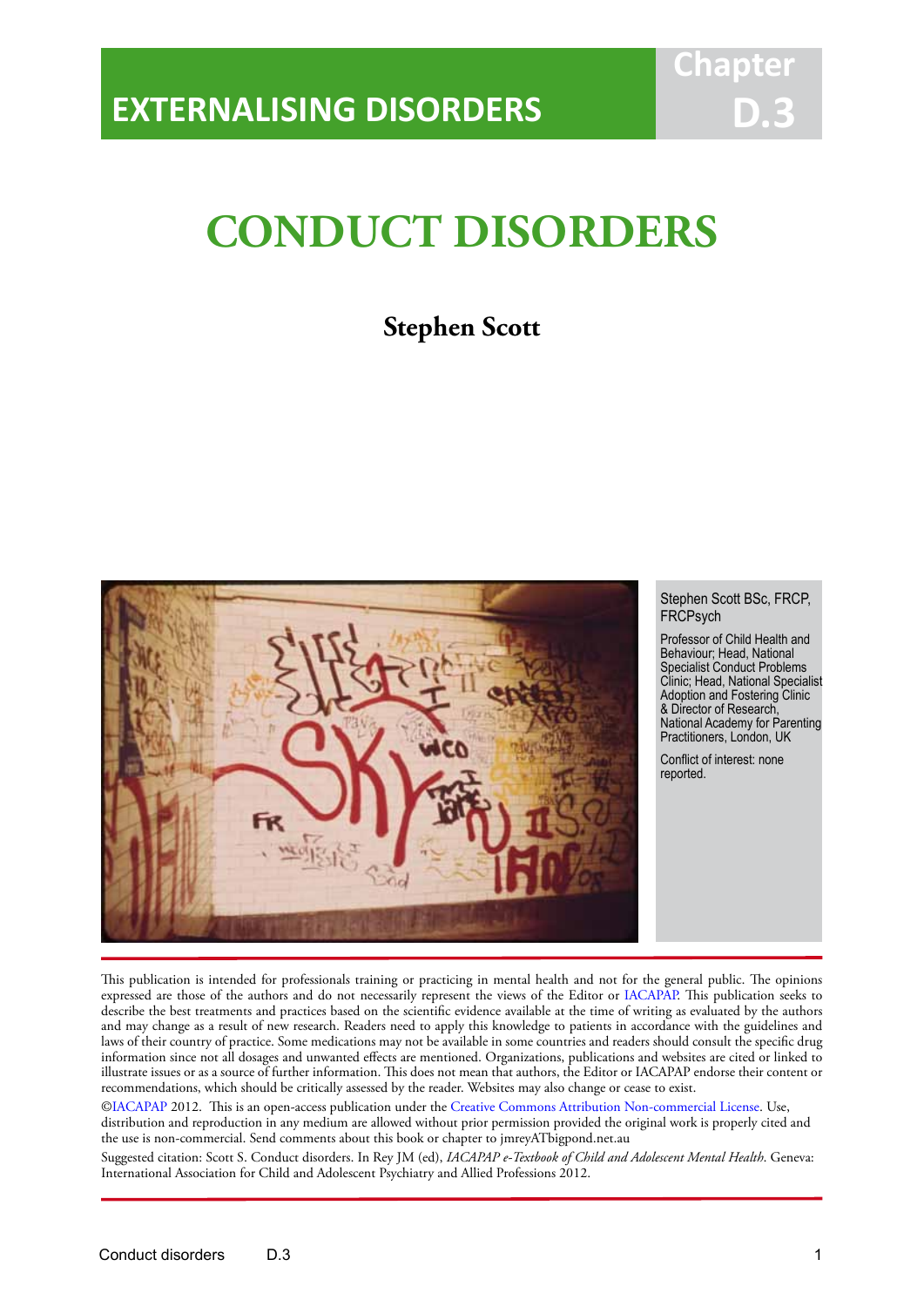This section follows on from Chapter D.2, oppositional defiant disorder, by focusing on conduct disorder, which tends to occur in older children and teenagers. by focusing on conduct disorder, which tends to occur in older children and teenagers.

## **CLASSIFICATION**

## **ICD-10**

ICD-10 has a category for conduct disorders, F91. The *clinical descriptions and diagnostic guidelines* state:

"Examples of the behaviours on which the diagnosis is based include the following: excessive levels of fighting or bullying; cruelty to animals or other people; severe destructiveness to property; firesetting; stealing; repeated lying; truancy from school and running away from home; unusually frequent and severe temper tantrums; defiant provocative behaviour; and persistent severe disobedience. Any one of these categories, if marked, is sufficient for the diagnosis, but isolated dissocial acts are not." (p267)

An enduring pattern of behaviour should be present, but no time frame is given and there is no impairment or impact criterion stated.

The ICD-10 *diagnostic criteria for research* differ, requiring symptoms to have been present for at least 6 months, and the introductory rubric indicates that impact upon others (in terms of violation of their basic rights), but not impairment of the child, can contribute to the diagnosis. The research criteria take a menu-driven approach whereby a certain number of symptoms have to be present. 15 behaviours are listed to consider for the diagnosis of *conduct disorder*, which usually but not exclusively apply to older children and teenagers. They can be grouped into four classes:

- *• Aggression to people and animals*
	- Often lies or breaks promises to obtain goods or favours or to avoid obligations
	- Frequently initiates physical fights (this does not include fights with siblings)
	- Has used a weapon that can cause serious physical harm to others (e.g., bat, brick, broken bottle, knife, gun)
	- Often stays out after dark despite parenting prohibition (beginning before 13 years of age)
	- Exhibits physical cruelty to other people (e.g., ties up, cuts or burns a victim)
	- − Exhibits physical cruelty to animals.
- *• Destruction of property*
	- Deliberately destroys the property of others (other than by fire-setting)
	- − Deliberately sets fires with a risk or intention of causing serious damage).
- *• Deceitfulness or theft*
	- Steals objects of non-trivial value without confronting the victim, either within the home or outside (e.g. shoplifting, burglary, forgery).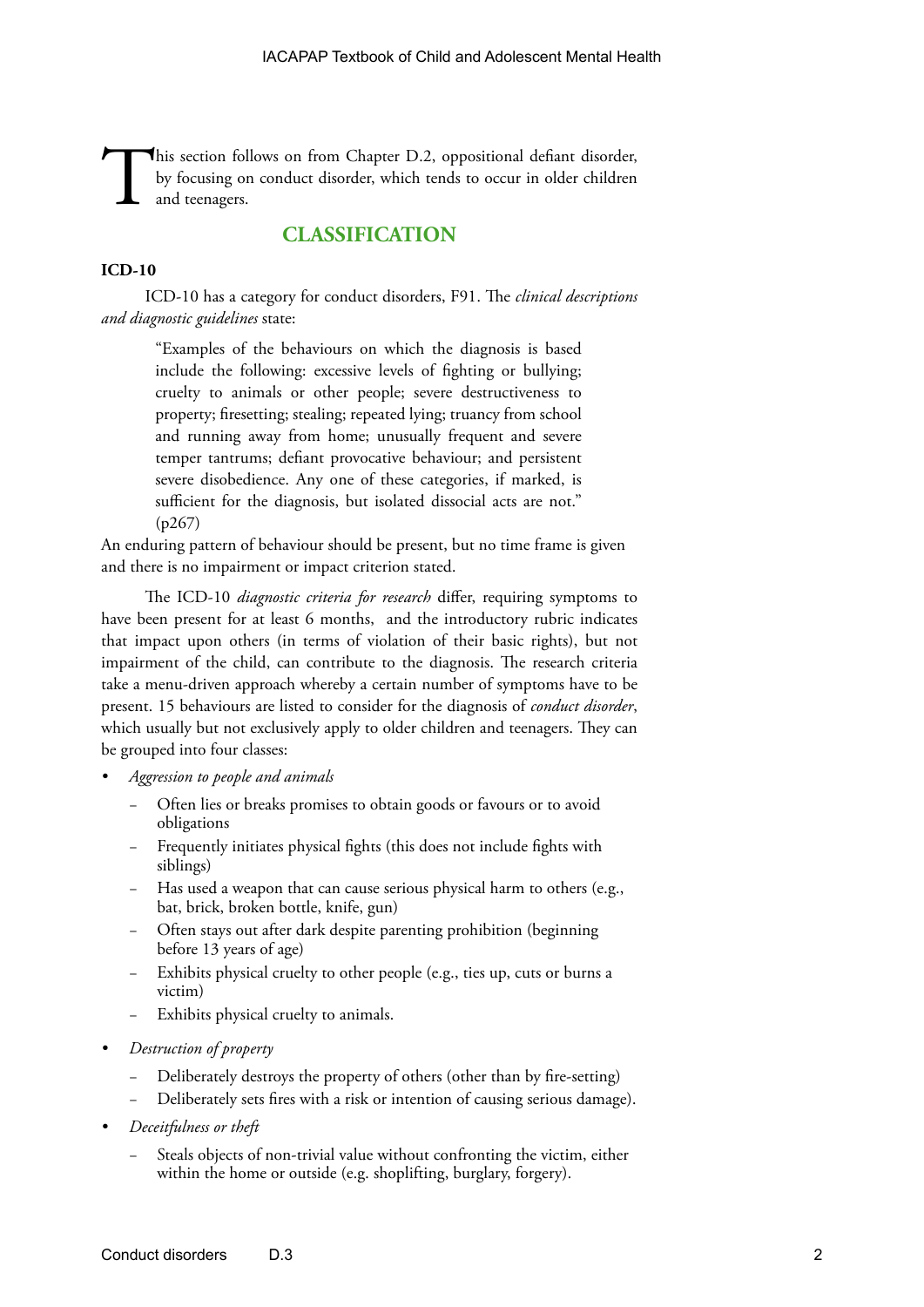- *• Serious violations of rules*
	- Is frequently truant from school, beginning before 13 years of age
	- Has run away from parental or parental surrogate home at least twice or has run away once for more than a single night (this does not include leaving to avoid physical or sexual abuse)
	- − Commits a crime involving confrontation with the victim (including purse-snatching, extortion, mugging)
	- Forces another person into sexual activity
	- Frequently bullies others (e.g., deliberate infliction of pain or hurt, including persistent
	- Intimidation, tormenting, or molestation)
	- Breaks into someone else's house, building or car.

To make a diagnosis, three symptoms from this list have to be present, one for at least six months. There is no impairment criterion. There are three subtypes: *conduct disorder confined to the family context* (F91.0), *unsocialised conduct disorder* (F91.1, where the young person has no friends and is rejected by peers), and *socialised conduct disorder* (F91.2, where peer relationships are normal). It is recommended that age of onset be specified, with *childhood onset type* manifesting before age 10, and *adolescent onset type* after*.* Severity should be categorised as *mild, moderate,* or *severe* according to number of symptoms *or* impact on others, e.g., causing severe physical injury; vandalism; theft.

Where there are sufficient symptoms of a comorbid disorder to meet diagnostic criteria, the ICD-10 system discourages the application of a second diagnosis, and instead offers single, combined categories. There are two major kinds: mixed disorders of conduct and emotions, of which *depressive conduct disorder*  (F92.0) is the best researched; and *hyperkinetic conduct disorder* (F90.1). There is modest evidence to suggest these combined conditions may differ somewhat from their constituent elements.

### **DSM-IV**

The DSM IV-R system follows the ICD-10 research criteria very closely and does not have separate clinical guidelines. The same 15 behaviours are given for the diagnosis of conduct disorder (312.8), with almost identical wording. As for ICD-10, 3 symptoms need to be present for diagnosis. Severity, and childhood or adolescent onset are specified in the same way. However, unlike ICD-10, there is no division into socialised/unsocialised, or family context only types, and there *is* a requirement for the behaviour to cause clinically significant impairment in social, academic, or social functioning. Comorbidity in DSM IV-R is handled by giving as many separate diagnoses as necessary, rather than by having single, combined categories.

## **Differential diagnosis**

Making a diagnosis of conduct disorder is usually straightforward but comorbid conditions are often missed. The differential diagnosis may include:

#### *Hyperkinetic syndrome/attention deficit hyperactivity disorder*

These are the names given by ICD-10 and DSM IV-R respectively for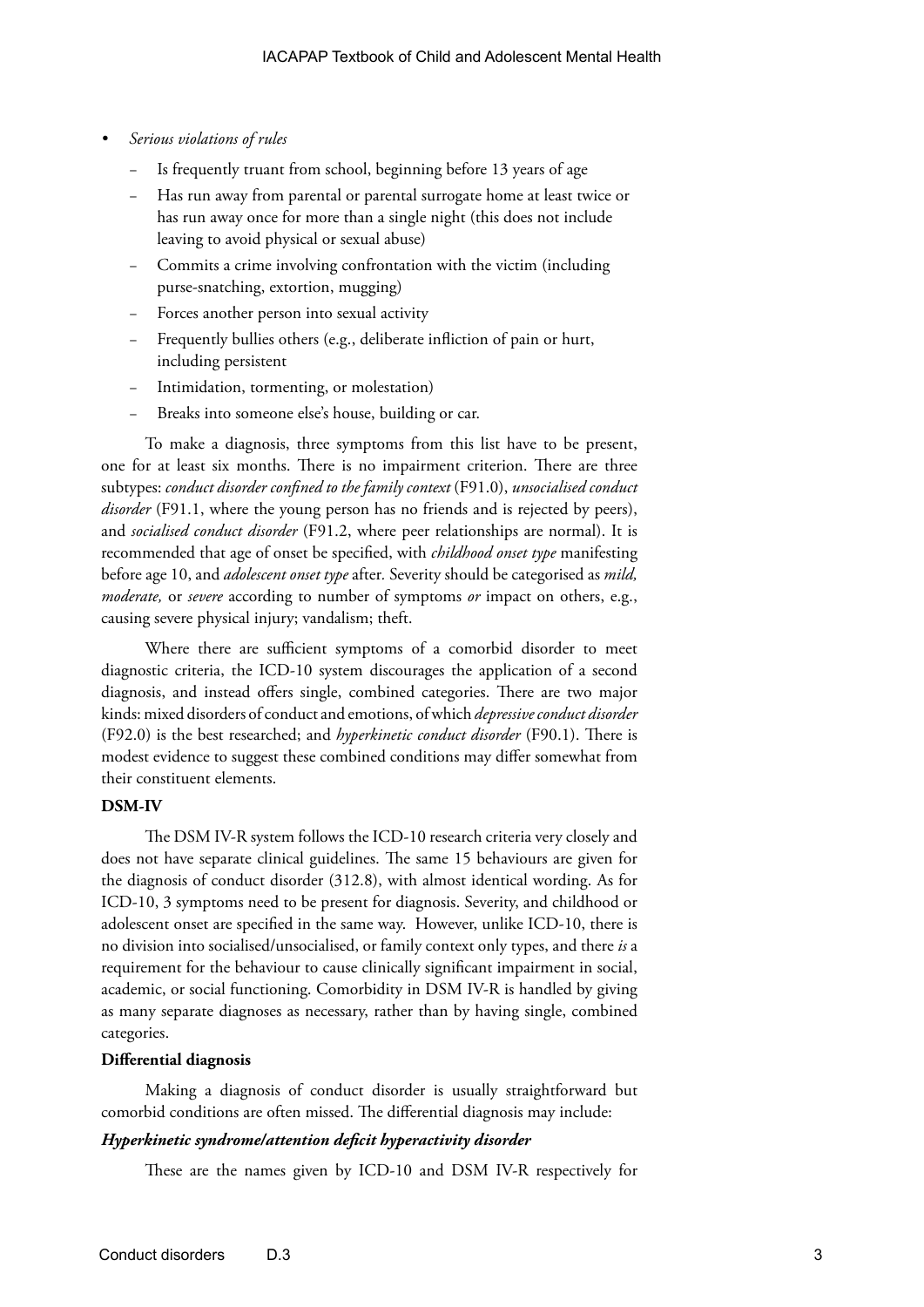similar conditions, except that the former is more severe. For convenience the term *hyperactivity* will be used here. It is characterised by impulsivity, inattention, and motor overactivity. Any of these three sets of symptoms can be misconstrued as antisocial, particularly impulsivity, which can also be present in conduct disorder. However, none of the symptoms of conduct disorder are a part of hyperactivity so, excluding conduct disorder should not be difficult. A frequently made error however, is to miss comorbid hyperactivity when conduct disorder is definitely present. Standardised questionnaires are very helpful here, such as the Strengths and Difficulties Questionnaire, which is brief, and just as effective at detecting hyperactivity as much longer alternatives.

## *Adjustment reaction to an external stressor*

This can be diagnosed when onset occurs soon after exposure to an identifiable psychosocial stressor such as divorce, bereavement, trauma, abuse or adoption. The onset should be within one month for ICD-10, and three months for DSM IV-R, and symptoms should not persist for more than six months after the cessation of the stress or its sequelae.

## *Mood disorders*

Depression can present with irritability and oppositional symptoms but, unlike typical conduct disorder, mood is usually clearly low and there are vegetative features; also more severe conduct problems are absent. Early manic depressive disorder can be harder to distinguish, as there is often considerable defiance and irritability combined with disregard for rules, and behaviour which violates the rights of others. Low self-esteem is the norm in conduct disorder, as is a lack of friends or constructive pastimes. Therefore it is easy to overlook more pronounced depressive symptoms. Systematic surveys reveal that around a third of children with conduct disorder have depressive or other emotional symptoms severe enough to warrant a diagnosis.

#### *Autistic spectrum disorders*

These are often accompanied by marked tantrums or destructiveness, which may be the reason for seeking a referral. Enquiring about other symptoms of autistic spectrum disorders should reveal their presence.

#### *Dissocial/antisocial personality disorder*

In ICD-10 it is suggested a person should be 17 or older before dissocial personality is considered. Since at age 18 most diagnoses specific to childhood and adolescence no longer apply, in practice there is seldom difficulty. In DSM IV-R conduct disorder can be diagnosed over 18, so there is potential overlap. A difference in emphasis is the severity and pervasiveness of the symptoms of those with personality disorder, whereby all the individual's relationships are affected by the behaviour pattern, and the individual's beliefs about his antisocial behaviour are characterised by callousness and lack of remorse. Coexistent with conduct disorder there may be the personality *trait* of *psychopathy*. The characteristics of the psychopath include grandiosity, callousness, deceitfulness, shallow affect and lack of remorse. These traits, as assessed by the Hare Psychopathy Checklist, have

Can the "fledgling psychopath" be identified in childhood, as a high priority target for prevention? Callous unemotional traits such as lack of guilt, absence of empathy, and shallow, constricted emotions can be observed in children.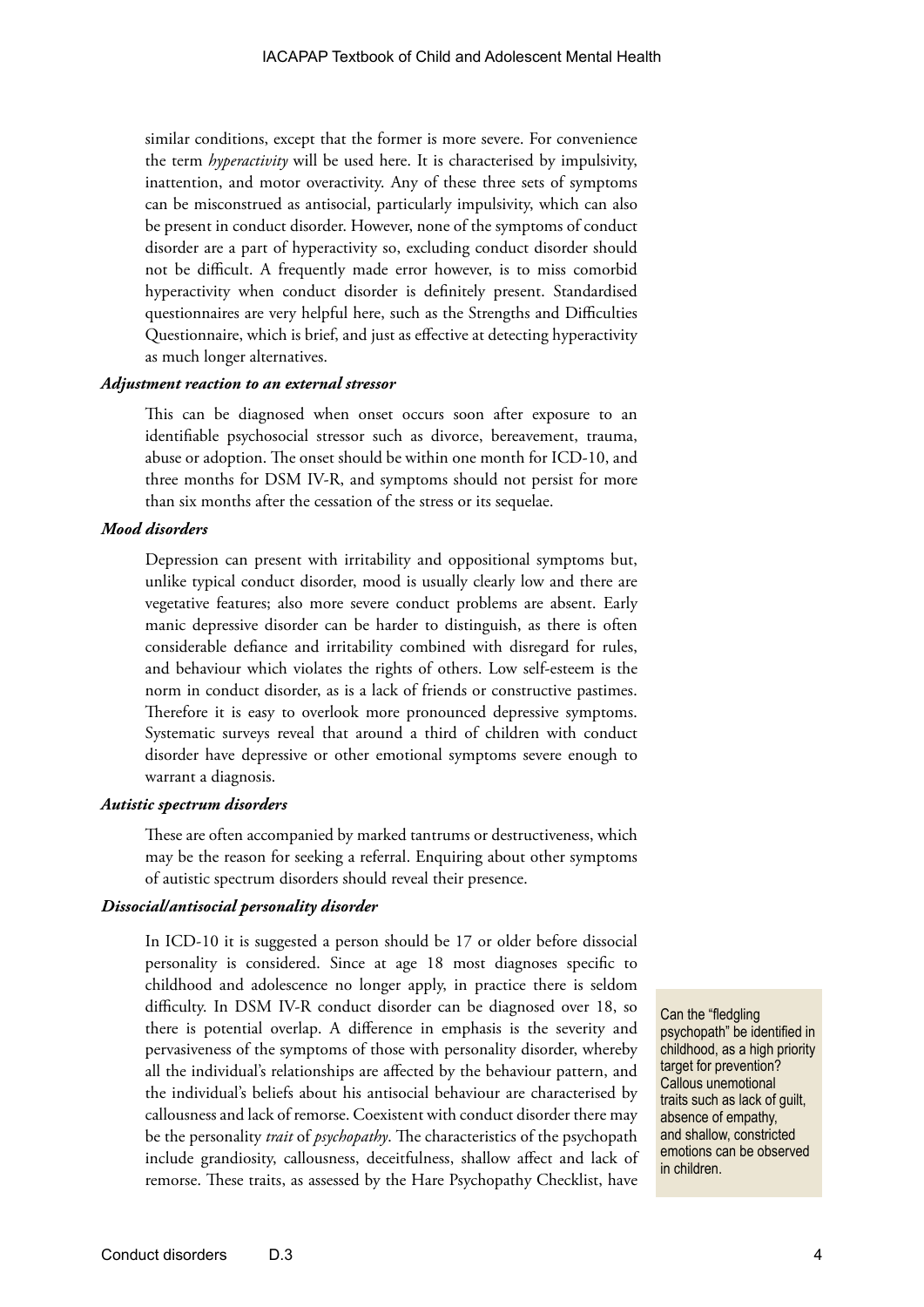been shown to predict which individuals will engage in the most serious and violent crime careers. Can the "fledgling psychopath" be identified in childhood, as a high priority target for prevention? Callous unemotional traits such as lack of guilt, absence of empathy, and shallow, constricted emotions can be observed in children. A number of reliable instruments are now available for the clinical assessment and diagnosis of psychopathic traits in juvenile patients (Salekin & Lynam, 2010).

## *Subcultural deviance*

Some youths are antisocial and commit crimes but are not particularly aggressive or defiant. They are well adjusted within a deviant peer culture that approves of recreational drug use, shoplifting, etc. In some localities a third or more teenage males fit this description and would meet ICD-10 diagnostic guidelines for socialised conduct disorder. Some clinicians are unhappy to label such a large proportion of the population with a psychiatric disorder. Using DSM IV-R criteria would preclude the diagnosis for most youths like this due to the requirement for significant impairment.

## **Multiaxial assessment**

ICD-10 recommends that multiaxial assessment be carried out for children and adolescents, while DSM IV-R suggests it for all ages. In both systems, axis one is used for psychiatric disorders, which have been discussed above. The last three axes in both systems cover general medical conditions, psychosocial problems, and level of social functioning respectively; these topics will be alluded to below under aetiology. In the middle are two axes in ICD-10, which cover specific (*Axis two*) and general (*Axis three*) learning disabilities respectively; and one in DSM IV-R (*Axis two*) which covers personality disorders *and* general learning disabilities.



Conduct disordered children often become involved in physical fights. Photo: Tony Fischer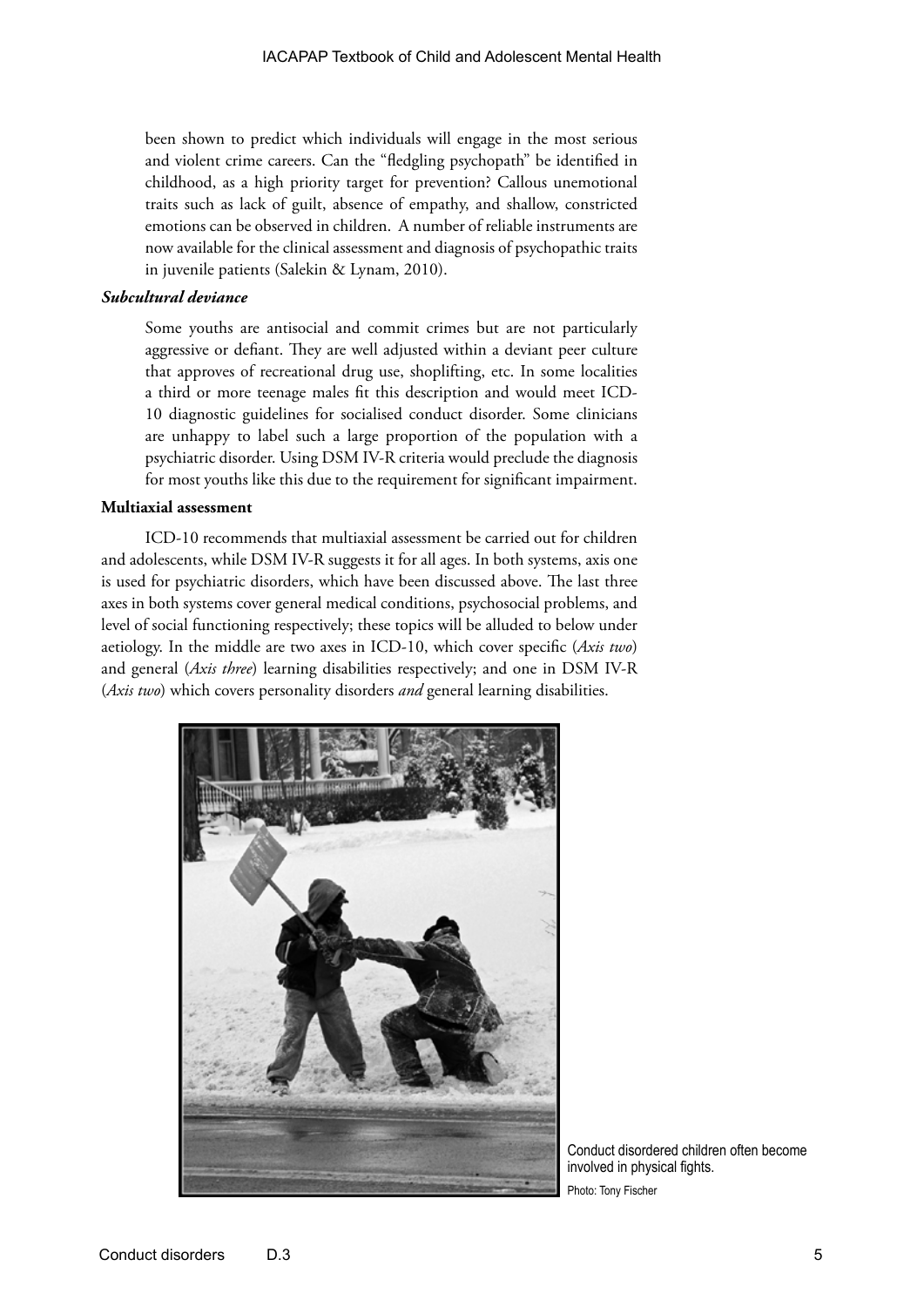Both *specific and general learning disabilities* are essential to assess in individuals with conduct problems. Fully a third of children with conduct disorder also have specific reading retardation, defined as having a reading level two standard deviations below that predicted by the person's IQ (see also Chapter C.3). While this may in part be due to lack of adequate schooling, there is good evidence that the cognitive deficits often precede the behavioural problems. General learning disability (mental retardation) is often missed in children with conduct disorder unless IQ testing is carried out. The rate of conduct disorder rise several-fold as IQ gets below 70.

## **EPIDEMIOLOGY**

Between 2% and 8% of children and adolescents have conduct disorders. With respect to historical period, A modest rise in diagnosable conduct disorder over the second half of the twentieth century has also been observed comparing assessments of three successive birth cohorts in Britain. There is a marked social class gradient. With respect to ethnicity, youth self-reports of antisocial behaviours and crime victim survey reports of perpetrators' ethnicity show an excess of offenders of black African ancestry. Importantly, Hispanic Americans in the USA and British Asians in the UK do not tend to show an excess of offending compared to their white counterparts, indeed the latter have lower rates than the native white population.

## **Gender**

The sex ratio is approximately 4 to10 males for each female overall, with males further exceeding females in the frequency and severity of behaviours. On balance, research suggests that the causes of conduct problems are the same for both sexes, but males have more conduct disorder because they experience more of its individual-level risk factors (e.g., hyperactivity, neuro-developmental delays). However, recent years have seen concern among clinicians about increasingly treating antisocial behaviour among girls.

## **Developmental subtypes**

#### *Life-course persistent versus adolescence-limited*

There has been considerable attention paid to the distinction between aggressive and disruptive behaviors that are first seen in early childhood versus those that start in adolescence (Moffitt, 1993a; Patterson & Yoerger, 1993), and these two subtypes are encoded in the DSM-IV diagnostic system for conduct disorder. Early onset is a strong predictor of persistence through childhood – and early onset delinquency is more likely to persist into adult life. Findings from the longitudinal Dunedin study, following a 1972-73 birth cohort, have shown that those with early onset differ from those with later onset in that they have lower IQ, more attentional and impulsivity problems, poorer scores on neuropsychological tests, greater peer difficulties and are more likely to come from adverse family circumstances (Moffitt et al, 2001). Those with later onset, by contrast are thought to become delinquent predominantly as a result of social influences such as association with other delinquent youths, or seeking social status through delinquent behaviors. Moffitt (1993a) termed the early-onset group "life



Click on the picture to access the UK Independent Commission on Youth Crime and Antisocial Behaviour' 2010 report *Time for a fresh Start.*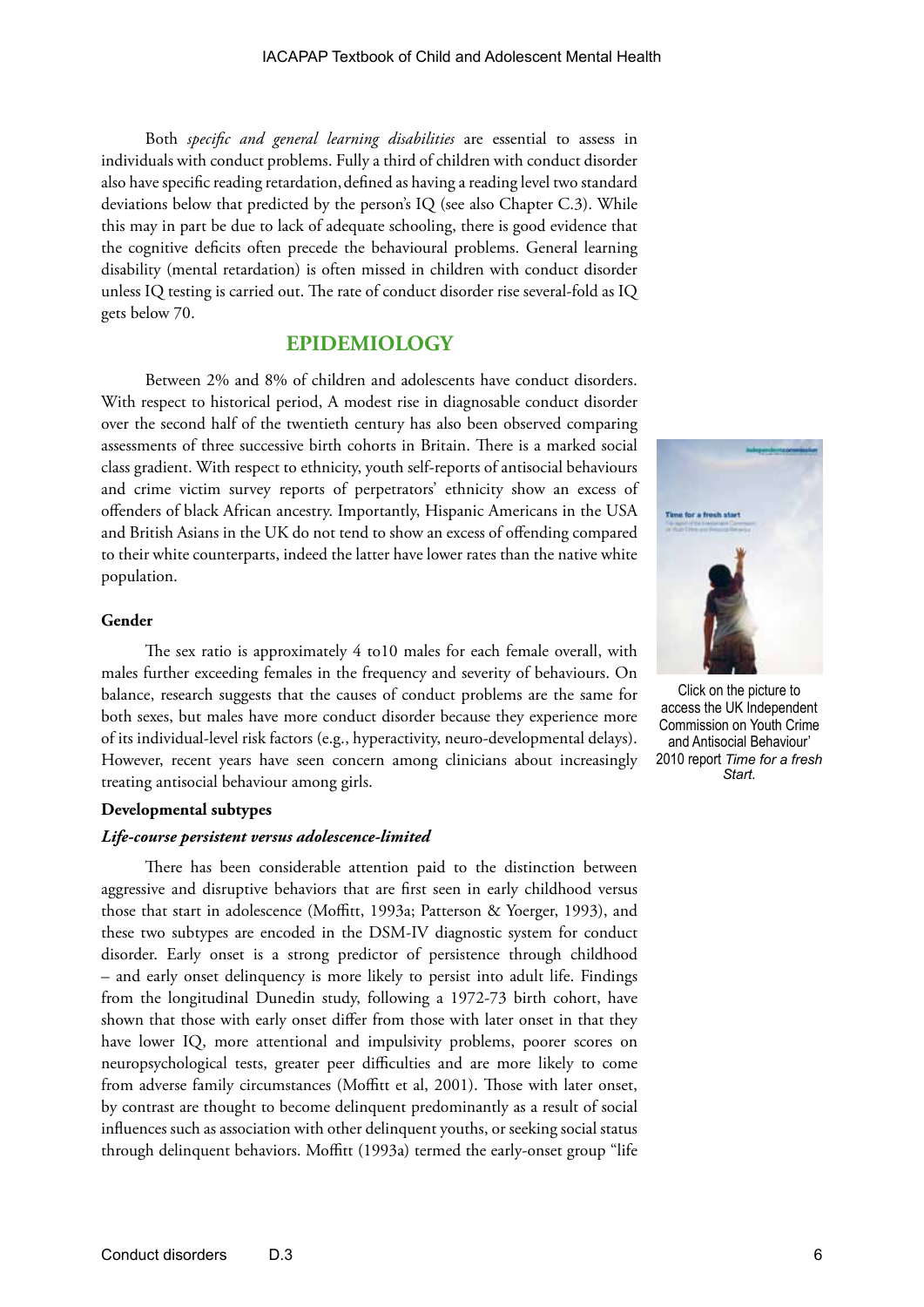course persistent", and the later-onset group "adolescence-limited" thus linking developmental course to the differences in underlying deficits. The distinction between the two groups has been broadly supported in longitudinal studies of several cohorts from a dozen countries (Moffitt, 2006). Findings from the follow up of the Dunedin cohort support relatively poorer adult outcomes for the earlyonset group in the domains of violence, mental health, substance abuse, work and family life (Moffitt et al, 2002). Follow-up to age 32 revealed that the early-onset life course persistent group had compromised physical health relative to other cohort men, as shown by increased injuries, primary-care physician and hospital visits, and clinical tests of sexually transmitted infections, systemic inflammation, periodontal disease, decayed teeth, and chronic bronchitis.

However the 'adolescence-limited' group were not without adult difficulties (Moffitt et al, 2002). As adults they still engaged in self-reported offending, and also had problems with alcohol and drugs. The Cambridge Study in Delinquent Development, a longitudinal study of 411 London males from age 8 to 46, also found that those with antisocial behaviors starting in adolescence were likely to continue to commit undetected crimes in adult life, although their work performance and close relationships were not impaired (McGee & Farrington, 2010). Thus, the age-of-onset subtype distinction has strong predictive validity, but adolescent-onset anti-social behaviors may have more long-lasting consequences than previously supposed and thus both, childhood-onset and adolescent-onset conduct problems, warrant clinical attention.

#### *Childhood-limited conduct problems*

Robins (1966) first pointed out that one half of conduct-problem children do not grow up to have antisocial personalities. Longitudinal studies aiming to document the continuity of antisocial behavior from childhood to adolescence to adulthood have repeatedly revealed the existence of an exceptional group of children who lack such continuity. These are often termed "childhood-limited" conduct problems (Moffitt, 2006). Some studies define this childhood-limited group broadly (as a large group of children having any elevated disruptive behavior), and these draw our attention to the ubiquity of temporary conduct problems in the healthy population of children, and show that so long as mild conduct problems do not persist they need not portend poor prognosis (Tremblay, 2003). In contrast, other studies define this childhood-limited group more narrowly (as a small group of children exhibiting extreme, pervasive, and persistent antisocial behavior problems only during childhood). These studies report that such childhood-limited antisocial boys develop into adult men who are depressed, anxious, socially isolated, and have low-paid jobs (Farrington et al, 1988; Moffitt et al, 2002). Thus, boys whose conduct problems are severe and persistent enough to warrant a clinical diagnosis may not later develop antisocial personality, but they will suffer other forms of maladjustment as adults. Thus, all conduct-disorder children warrant clinical attention.

When a young child presents for assessment, the clinician's task is to make a differential diagnosis between childhood-onset CD that will be only childhoodlimited, versus childhood-onset CD that will in future have a life-course persistent course and pathological prognosis. DSM-IV's age of onset distinction cannot help with this task because all child patients, by definition, have childhood onset.



Lee N Robins (1922- 2009) made a significant contribution to the understanding of the natural history of conduct disorder in her seminal book *Deviant Children Grown Up.*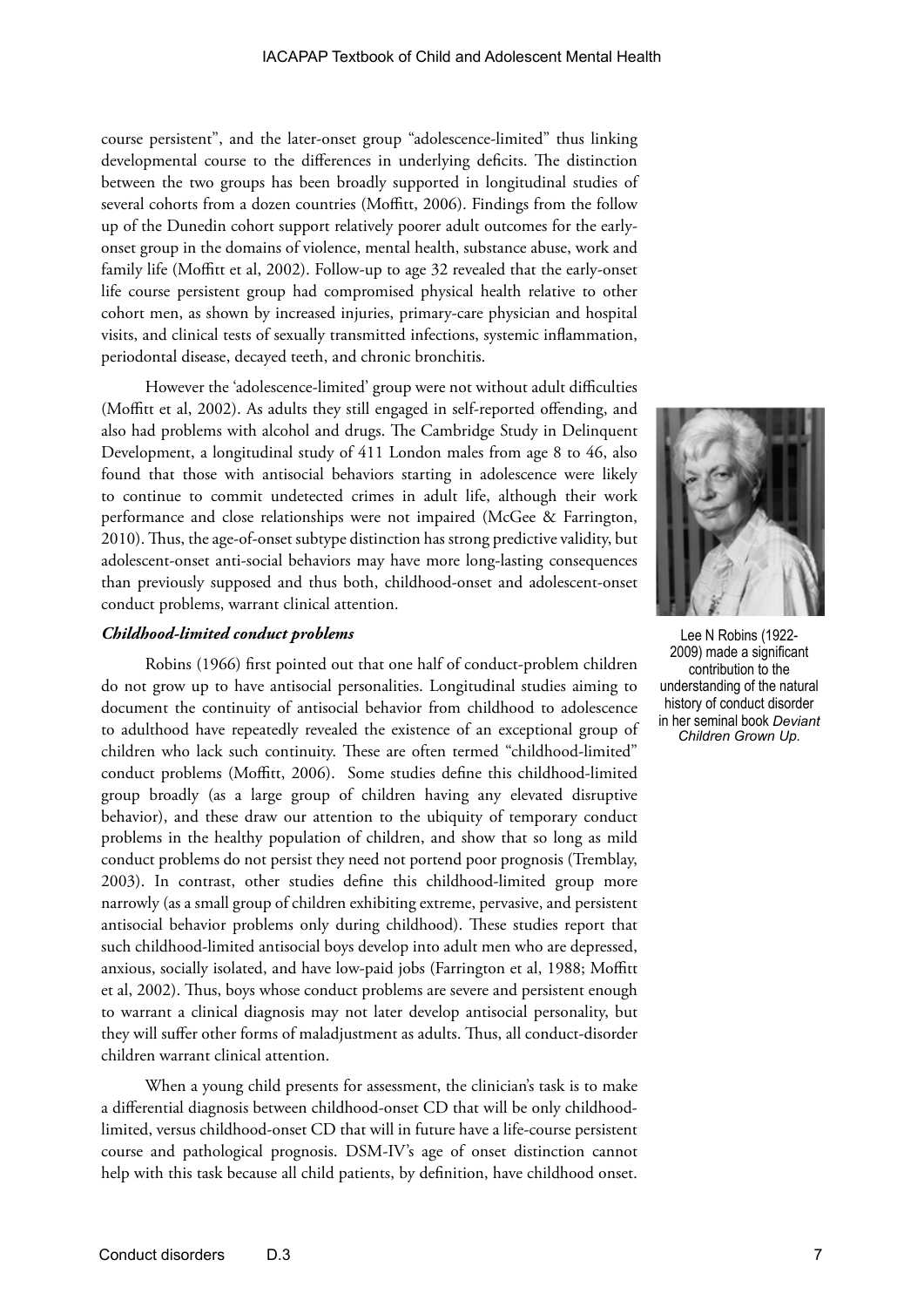Researchers have tried to distinguish life-course persistent versus childhoodlimited trajectory groups by using childhood risk factors, without much success (Moffitt, 2006). However, initial evidence indicates that comorbid ADHD, as well as family psychiatric history, characterize the persistent subtype, but not the childhood-limited subtype.

## **AETIOLOGY**

## **Individual-level characteristics** *Genotypes*

The search for specific genetic polymorphisms associated with conduct problems is a very new scientific initiative and little has yet been accomplished. One genome-wide linkage study has identified chromosomal regions that are good bets for harbouring conduct problem-related polymorphisms, but the polymorphisms have not been specified and the regions have not been replicated (Stallings et al, 2005). The most-studied candidate gene in relation to conduct problems is the MAOA promoter polymorphism. The gene encodes the MAOA enzyme, which metabolizes neurotransmitters linked to aggressive behavior by previous research in mice, and among men in a Dutch family pedigree. Thus, MAOA was selected as the candidate gene to test a hypothesis that genetic vulnerability might moderate the effect of child maltreatment on later conduct problems in the cycle of violence (Caspi et al, 2002). Maltreatment history and genotype interacted to predict four different measures of antisocial outcome: diagnosed adolescent conduct disorder, a personality assessment of aggression, symptoms of adult antisocial personality disorder reported by informants who knew the study member well, and adult court conviction for violent crime. Replication of this study was of utmost importance because reports of associations between measured genes and disorders are notorious for their poor replication record. Positive and negative replication studies have appeared and a meta-analysis of these studies showed the association between MAOA genotype and conduct problems is modest but statistically significant (Kim-Cohen et al, 2006). Findings of specific genetic polymorphisms associated with antisocial behavior will probably not be applied for genetic diagnosis purposes because of the inherent complexity of gene-behavior connections. Rather, geneenvironment research will benefit efforts to understand how brain mechanisms connect external risk factors and genomic variation to the conduct disorders (Meyer-Lindenberg et al. 2006).

## *Perinatal complications*

Birth complications might be a contributory factor to neuropsychological deficits that are associated with conduct problems (Moffitt, 1993). The evidence regarding this was mixed but recent reports from large-scale general population studies have found associations between life-course persistent type conduct problems and perinatal complications, minor physical anomalies, and low birth weight (Brennan et al, 2003). Most studies support a biosocial model in which obstetric complications might confer vulnerability to other co-ocurring risks such as hostile or inconsistent parenting (Arseneault et al, 2002; Kratzer & Hodgins, 1999; Tibbetts & Piquero, 1999; Raine et al, 1997). Studies have further indicated that smoking in pregnancy increases the risk of conduct problems in the offspring (Brennan et al, 2003), but a causal link between smoking and conduct problems has not been established (Fergusson, 1999).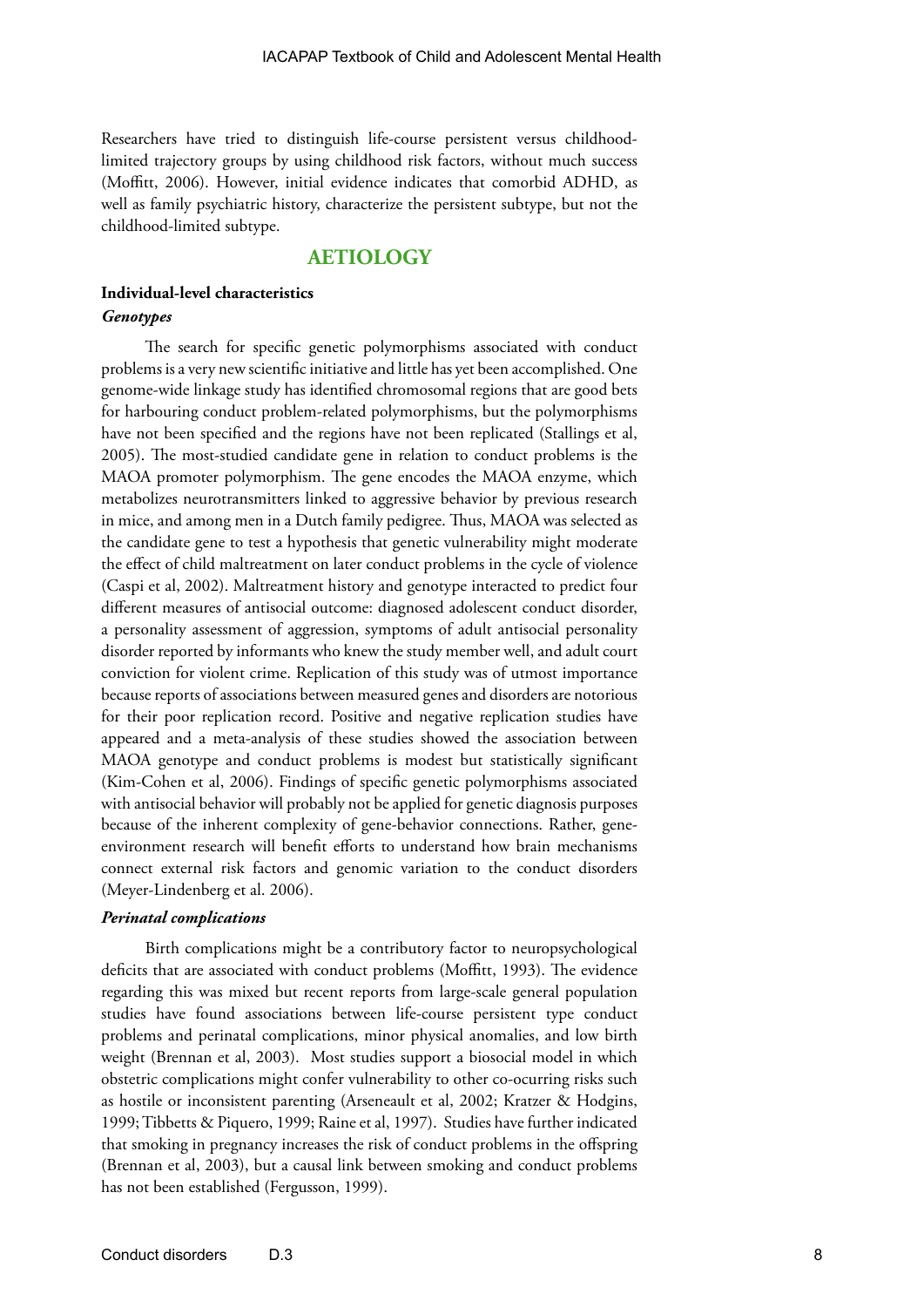#### *Temperament*

Individual differences in infancy that might contribute to subsequent risk of psychopathology were conceptualised by Thomas and Chess in terms of "temperament", which they viewed as inherited and not significantly influenced by experience (Thomas et al, 1968). Several prospective studies have shown associations between temperament and conduct problems (Keenan & Shaw, 2003), and also predicted antisocial personality disorder and criminal offending into adulthood (Caspi et al, 1996). Temperament as originally conceived, should be strongly heritable and experience-free. However measures of temperament are only moderately heritable and a child's engagement with the social world from birth means that temperament measures inevitably assess the outcome of social processes. It may be that the contributions of temperament will be seen most consistently in combination with environmental risk factors (Nigg, 2006).

#### *Neurotransmitters*

Neurotransmitters have been linked to antisocial behavior in adult samples and in non-human animal models (Nelson, 2006). It would be a major advance if it were possible to link neurotransmitter levels and activity to conduct problems in children. However, in general, the findings with children have not been consistent (Hill, 2002). For example, in the Pittsburgh Youth cohort, boys with longstanding conduct problems showed downward changes in urinary epinephrine level following a stressful challenge task, whereas prosocial boys showed upward epinephrine responses to the challenge (McBurnett et al. 2005). However other studies have failed to find an association between conduct disorder and measures of noradrenaline in children (Hill, 2002). Some limited evidence supports the view that, as in adults, serotonin is linked with aggression in children, but findings for indices of serotonin function in children are also markedly inconsistent (Pine et al, 1997). It should be borne in mind that neurotransmitters in the brain are only indirectly measured – most measures of neurotransmitter levels are crude indicators of activity – and little is known about neurotransmitters in the juvenile brain.

#### *Verbal deficits*

Children with conduct problems have been shown consistently to have increased rates of deficits in language-based verbal skills (Lynam & Henry, 2001; Nigg et al, 2003). Conduct disordered children, delinquent adolescents, and adult antisocial individuals show poor performance on standardised tests of verbal ability and in tests of IQ, with poor verbal and performance scores. These associations hold after controlling for potential confounds such as race, socioeconomic status, academic attainment, and test motivation (Lynamet al, 1993). Longitudinal studies show that persistence in antisocial behavior over periods of years is predicted by low verbal IQ in childhood (Farrington & Hawkins, 1991; Lahey et al, 1995; Lynam & Henry, 2001). Deficits in verbal capacities are found also with oppositional defiant disorder among preschool-aged clinic-referred boys (Speltz et al, 1999). Several possible ways in which poor verbal ability might influence behavior can be drawn from Luria's theory of the role of verbal memory and verbal abstract reasoning in the development of self-control (Luria, 1961). The abilities to recall oral instructions and to use language to think through the consequences of actions contribute to the effective control of actions. Children who cannot reason



To access the US Surgeon Generals' thorough report on youth violence, click on the picture.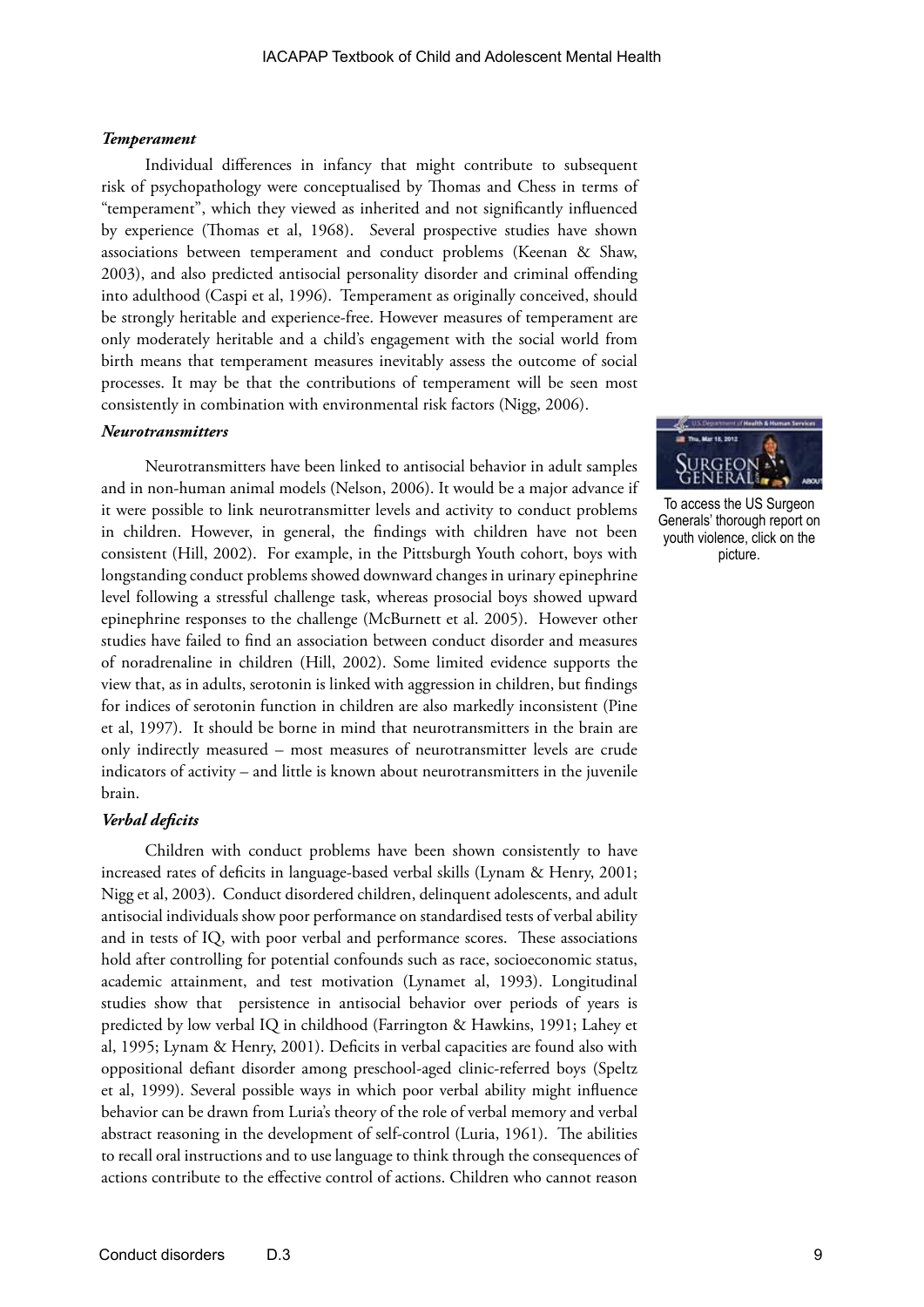or assert themselves verbally may attempt to gain control of social exchanges using aggression (Dodge, 1993). It is likely that there are also indirect effects in which low verbal IQ contributes to academic difficulties, which in turn mean that the child's experience of school becomes unrewarding rather than a source of selfesteem and support.

## *Executive dysfunction*

Children and adolescents with conduct problems have been shown consistently to have poor tested executive functions (Ishikawa & Raine, 2003; Lynam & Henry, 2001; Moffitt 1993b; Nigg & Huang-Pollock, 2003; Hobson et al, 2011). Executive functions comprise those abilities implicated in successfully achieving goals through appropriate, effective actions. Specific skills include learning and applying contingency rules, abstract reasoning, problem solving, selfmonitoring, sustained attention and concentration, relating previous actions to future goals, and inhibiting inappropriate responses. These mental functions are largely, although not exclusively, associated with the frontal lobes (Pennington & Ozonoff, 1996). Important data was generated from a Montreal cohort studied from the age of six years (Séguin et al, 1999). The study used executive function tests, which have been shown to be associated with different anatomical structures in the brain, on the basis of lesion and functional imaging studies. Chronic aggression was associated with lower scores on tests tapping executive functions of the frontal brain region, and the findings held after controlling for general memory, IQ, and ADHD. Although most studies of executive deficits involve adolescents, such deficits have also been linked with disruptive behaviors in preschool children (Hughes et al, 1998; Speltz et al, 1999).

#### *Information processing & social cognition*

Dodge (1993) proposed the leading information-processing model for the genesis of aggressive behaviours within social interactions. The model hypothesises that children who are prone to aggression focus on threatening aspects of others' actions, interpret hostile intent in the neutral actions of others, and are more likely to select and to favour aggressive solution to social challenges. Several studies have demonstrated that aggressive children make such errors of social cognition. An extensive review of the many studies of social cognitions among conductproblem children has been presented elsewhere. Dodge (1993) hypothesised that the tendencies to encode hostile aspects of situation and to attribute hostile intent to ambiguous social cues and to access and favour aggressive responses to social challenges are the result of repeated exposure to physical maltreatment. This prediction was tested prospectively (Dodge et al,1995). Physical abuse documented in kindergarten was strongly associated with conduct problems in primary school; 28% of the abused group developed conduct problems compared with 6% of the non-abused. Encoding errors, hostile attributions, and biases toward accessing and favouring aggressive responses were each associated with conduct problem outcome and with having experienced physical abuse. Encoding errors and accessing aggressive responses mediated the link between physical abuse and conduct problems, but hostile attributions and positive evaluation of aggressive responses did not. This prospective study thus provided some support for the social cognition model.

## **Executive functions**

The term "executive functions" is used to describe cognitive processes that activate, organize, integrate and manage other functions such as planning, problem solving, verbal reasoning, inhibition, mental flexibility and multi-tasking.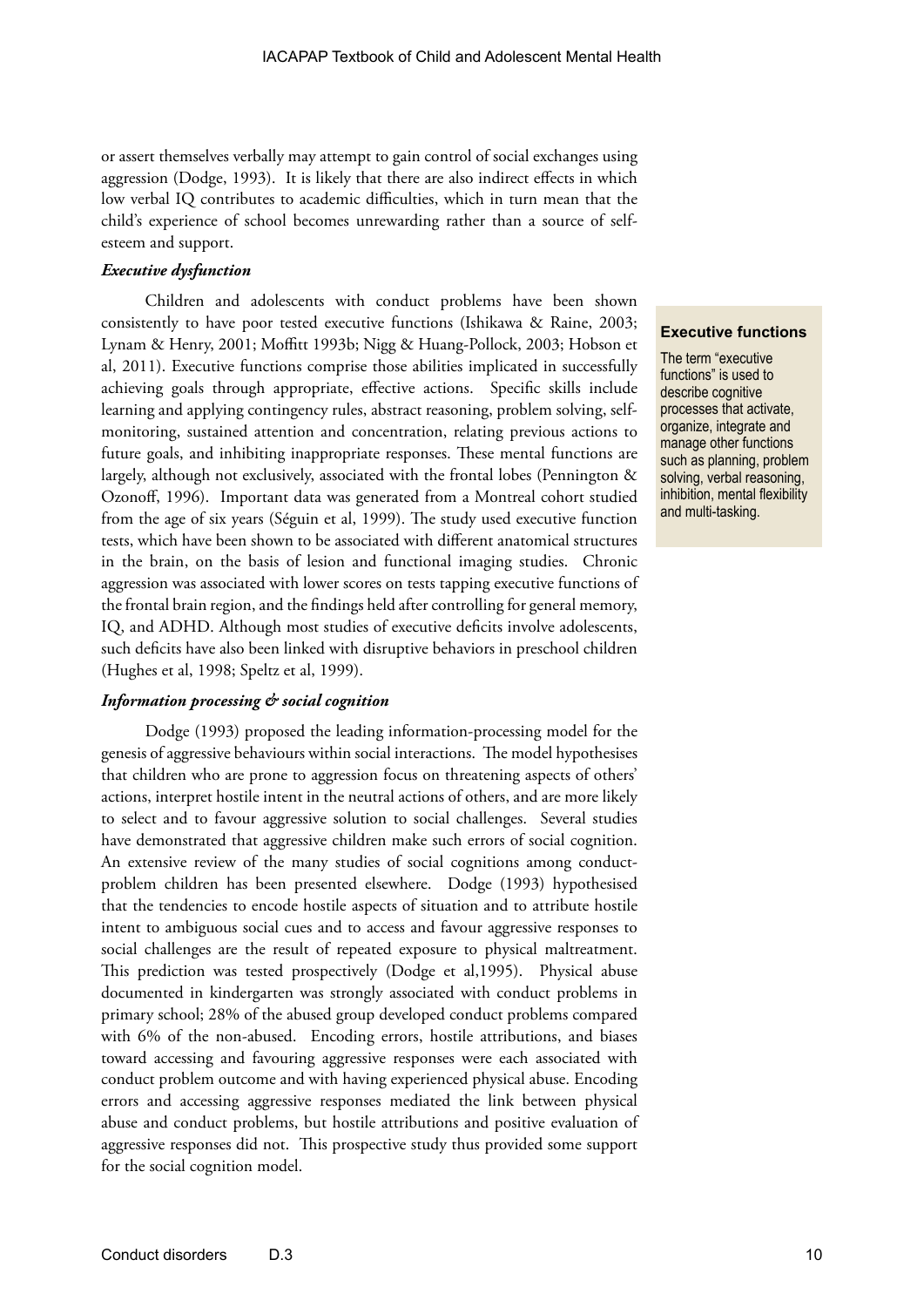

Adolescents with conduct disorder are responsible for a large part of the crime in most communities.

## **Risks within the family**  *Genetic liability*

There is now solid evidence from twin and adoption studies that conduct problems assessed both dimensionally and categorically are substantially heritable (Moffitt, 2005a; Rhee & Waldman, 2002). However, knowing that conduct problems are under some genetic influence is less useful clinically than knowing that this genetic influence appears to be reduced, or enhanced, depending on interaction with circumstances in the child's environment. Several genetically sensitive studies have allowed interactions between family genetic liability and rearing environment to be examined. Adoption studies have reported an interaction between antisocial behavior in the biological parent and adverse conditions in the adoptive home that predicted the adopted child's antisocial outcome (Bohman 1996; Cadoret et al, 1995). The genetic risk was modified by the rearing environment. A twin study also yielded evidence that family genetic liability and environmental risks interact (Jaffee et al, 2005). In this study, the experience of maltreatment was associated with an increase of 24% in the probability of diagnosable conduct disorder among children at high genetic risk, but an increase of only 2% among children at low genetic risk. Thus, awareness of a familial liability toward psychopathology increases the urgency to intervene to improve a child's social environment.

## *Low income*

There is an association between severe poverty and early-childhood conduct problems (Murray & Farrington, 2010). Early theories proposed direct effects of poverty related to strains arising from the gap between aspirations and realities and from lacking opportunity to acquire social status and prestige. Subsequent research has indicated that the association between low income and childhood conduct problems is indirect, mediated via family processes such as marital discord and parenting deficits (Maughan, 2001). As one example of this research, the Iowa longitudinal study of 378 rural families found that family economic stress was associated with adolescent conduct problems, but this was mediated via parental depression, marital conflict and parental hostility (Conger et al, 994). Another study took advantage of a naturally occurring experiment (Costello et al, 2003). Native American families in North Carolina, formerly living below the poverty line,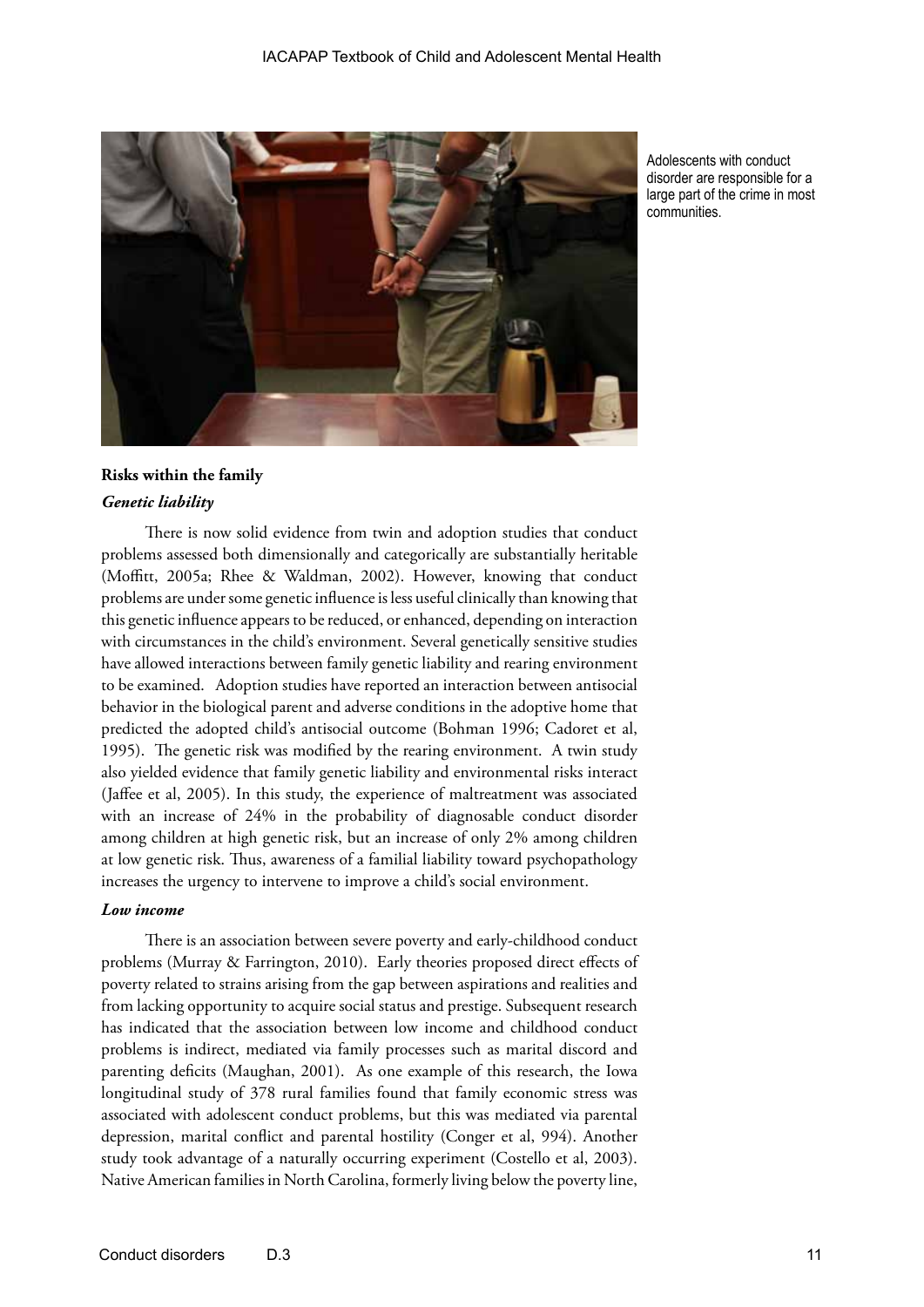benefited from increased income from newly opened casinos. In many families, the children's behavior problems decreased markedly as a result. However, the effect of increased income was mediated through better parent-child relationships. This mediation is not limited to poverty in recent times. The Glueck's study of delinquency from the historical period of economic depression also found that harsh discipline, low supervision, and weak parent-child attachments accounted for the effects of poverty on children's antisocial behaviors in the 1930's (Sampson & Laub, 1984).

## *Parent-child attachment*

Early studies of low-risk samples, using the secure-insecure attachment classification, failed to find robust associations with externalising problems, but subsequent studies of higher-risk samples using the disorganised classification report that disorganised attachment can predict conduct problems (Van Ijzendorn et al, 1999). Disorganisation is identified in Ainsworth's Strange Situation Test if the child shows bizarre or contradictory behaviors with the caregiver when reunited after separation (Main & Solomon, 1986). However, low rates of infants with disorganized attachment in study samples mean that findings should be viewed with caution. Although it seems obvious that poor parent-child relations in general predict conduct problems, it has yet to be established whether attachment difficulties, as measured by observational paradigms, have an independent causal role in the development of behavior problems. Attachment classifications could be markers for other relevant family risks. However, Futh et al (2008) used a doll play task with six-year-olds showing an independent association between insecure attachment and conduct problems and Scott et al (2011) found that in adolescents insecure attachment (measured using the Child Attachment Interview) predicted conduct problems even after taking into account current parenting quality, suggesting it may have at least a maintaining role.

## *Discipline and parenting*

Parents of conduct disordered children are more inconsistent in their use of rules, issue more and more unclear commands, are more likely to respond to their children on the basis of their own mood rather than the characteristics of the child's behavior, are less likely to monitor their children's whereabouts, and are less responsive to their children's prosocial behavior. Patterson proposed a specific mechanism for the promotion of oppositional and aggressive behaviors in children. A parent responds to mild oppositional behavior by a child with a prohibition, to which the child responds by escalating his behavior and mutual escalation continues until the parent backs off, thus negatively reinforcing the child's behavior. The parent's inconsistent behavior increases the likelihood of the child showing further oppositional or aggressive behavior. In addition to specific tests of Patterson's reinforcement model (Gardner, 1989; Snyder & Patterson, 1995) there is ample evidence that conduct problems are associated with hostile, critical, punitive and coercive parenting (Rutter et al, 1998); conduct disordered children elicit more negative reactions from all groups of parents than non- conduct disorder children.

The fact that children's behaviors can evoke negative parenting does not mean that negative parenting has no impact on children's behavior. One study reported that negative maternal control at age four was significantly associated

 "All in all, the most marked difference between the disciplinary practices of the parents of the delinquents and those of the non-delinquents is found in the considerably greater extent to which the former resorted to physical punishment and the lesser extent to which they reasoned with the boys about their misconduct." (Glueck & Glueck, 1950)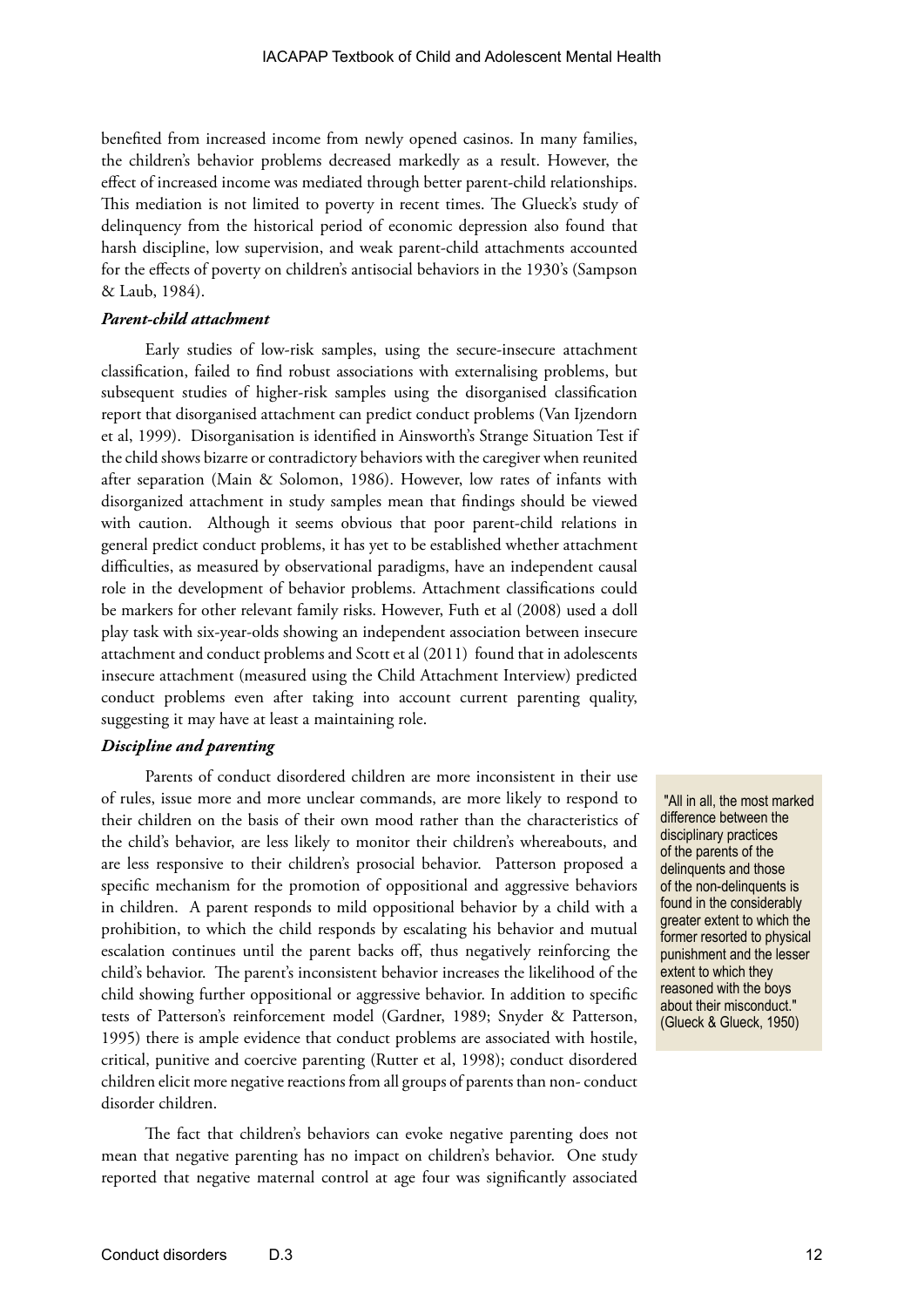with conduct problems at age nine, after controlling for children's initial behavior problems at age four (Campbell et al, 1996). The E-Risk longitudinal twin study of British families examined the effects of fathers' parenting on young children's aggression (Jaffee et al, 2003). As expected, a prosocial father's *absence* predicted more aggression by his children. But in contrast, an antisocial father's *presence* predicted more aggression by his children, and his harmful effect was exacerbated the more time each week he spent taking care of the children. In another report, the E-risk study evaluated the hypothesis that because depressed mothers provide inept parenting, maternal depression promotes children's aggression (Kim-Cohen et al, 2005). Children of depressed mothers often develop conduct problems, but it has not been clear that this correlation represents environmental transmission. Although the connection between mothers' depression and children's conduct problems decreased somewhat after stringent control for familial liability to psychopathology, it remained statistically significant. Further, depressed women might exaggerate their ratings of their children's problem behaviors, but the pattern of findings remained the same when teachers rated the children's behavior. A temporal analysis showed that if E-risk mothers experienced depression only before their children's birth, the children were not unusually aggressive. In contrast, only if mothers suffered depression while rearing their children were the children likely to develop aggression. Finally, the possibility that the association was spurious because children's aggression provoked their mothers' depression was ruled out by documenting that children exposed to an episode of maternal depression between ages five and seven became even more aggressive by age seven than they had been at age five. Taken together these and other findings provide good evidence for the role of discipline in conduct problems (Moffitt, 2005b).

## *Exposure to adult marital conflict and domestic violence*

It is likely that family processes other than parenting skills and quality of parent-child attachment relationships have a role. Many studies have shown that children exposed to domestic violence between adults are subsequently more likely to themselves become aggressive (Moffitt & Caspi, 1998). Davies and Cummings (1994) proposed that marital conflict influences children's behavior because of its effect on their regulation of emotion. For example, a child may respond to frightening emotions arising from marital conflict by down-regulating his own emotions through denial of the situation. This in turn may lead to inaccurate appraisal of other social situations and ineffective problem solving. Repeated exposure to family conflict is thought to lower childrens' thresholds for psychological dysregulation, resulting in greater behavioral reactivity to stress (Cummings & Davies, 2002). Children's aggression may also be increased by marital discord because children are likely to imitate aggressive behavior modelled by their parents (Bandura, 1977). Through parental aggression children may learn that aggression is a normative part of family relationships, that it is an effective way of controlling others, and that aggression is sanctioned, not punished (Osofsky, 1995).

#### *Maltreatment*

Physical punishment is widely used, and parents of children with conduct problems frequently resort to it out of desperation. Links with conduct problems are not however straightforward. One study found that physical punishment was clearly associated with behavior problems in white American children, but not in African-American ones (Deater-Deckard et al, 1996). Furthermore, the risk for



Click on the picture to access the University of Colorado *Blueprints for Violence Prevention*.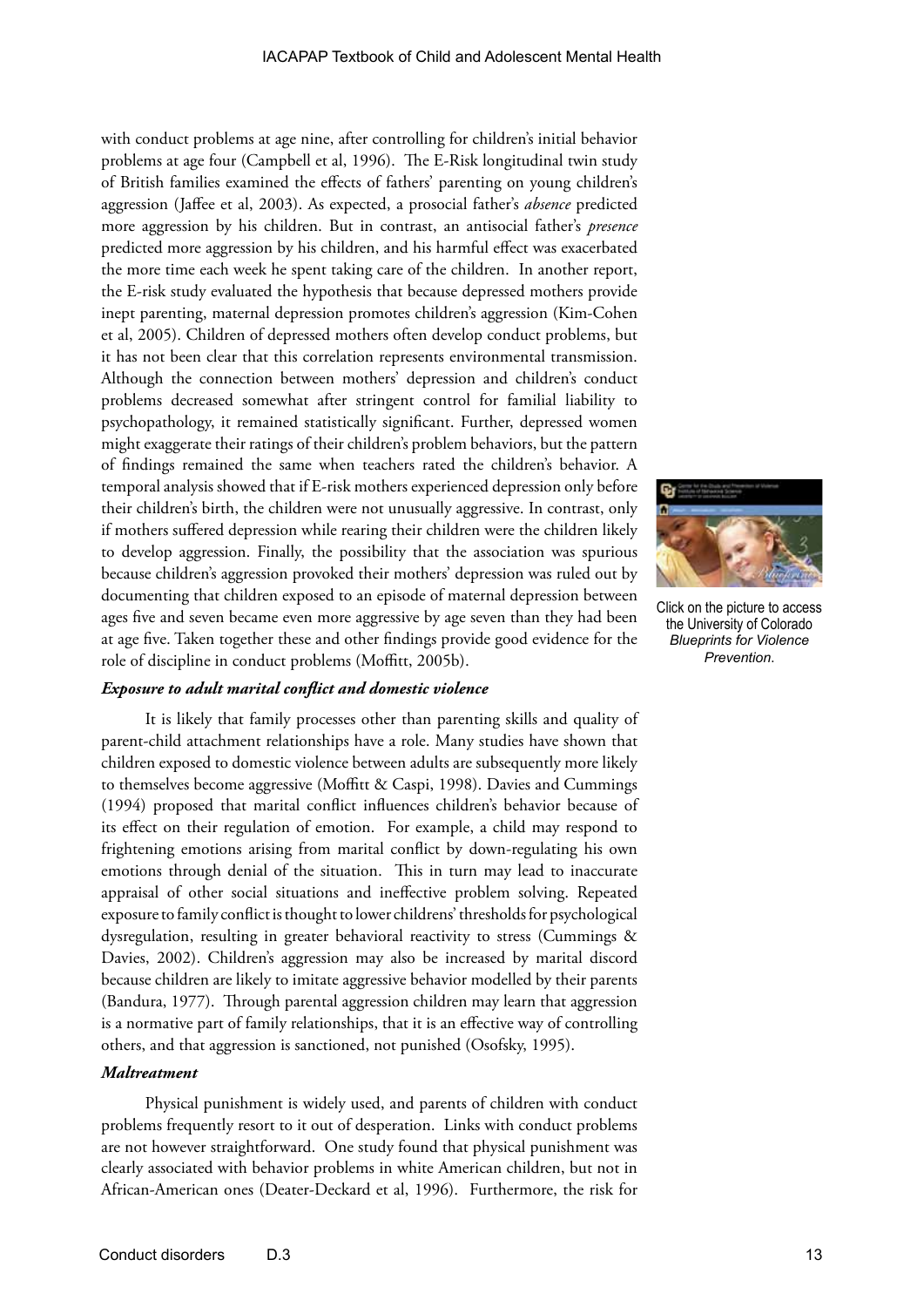

conduct problems does not apply equally to all forms of physical punishment. The E-risk longitudinal twin study was able to compare the effects of corporal punishment (smacking, spanking) versus injurious physical maltreatment using twin-specific reports of both experiences (Jaffee et al, 2004). Results showed that children's genetic endowment accounted for virtually all of the association between their corporal punishment and their conduct problems. This indicated *a child effect* – in which children's bad conduct provokes their parents to use more corporal punishment, rather than the reverse. Findings about injurious physical maltreatment were the opposite. There was no child effect provoking maltreatment and, moreover, significant effects of maltreatment on child aggression remained after controlling for any genetic transmission of liability to aggression from antisocial parents.

Overall, associations between physical abuse and conduct problems are well established (Hill, 2002). In the Christchurch cohort, child sexual abuse predicted conduct problems after controlling for other childhood adversities (Ferguson et al, 1996). In a large prospective study of court-substantiated cases of abuse and neglect, 26% of abused and neglected adolescents were antisocial, contrasted with 17% in a well-matched comparison group, implying a modest but longlasting effect of abuse and neglect (Widom, 1997). Investigating the relationship of child maltreatment to psychopathology is particularly difficult for ethical reasons. Little is known about the possible mechanisms linking maltreatment to conduct problems, although threats to security of attachment, difficulties in affect regulation, distortions of information processing and self-concept reviewed elsewhere in this chapter are likely to be relevant.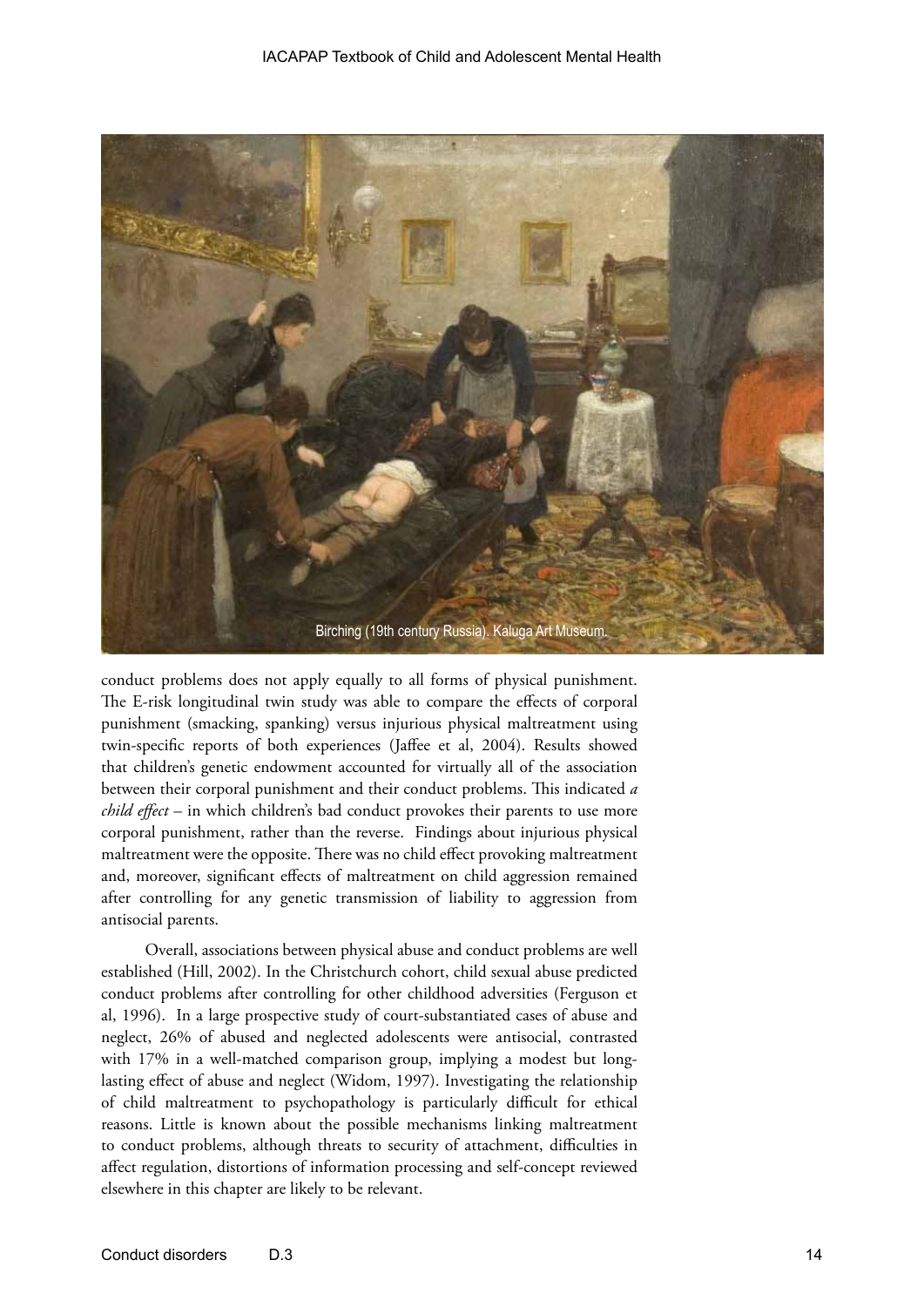#### **Risks outside the family**

#### *Neighbourhood*

It has long been assumed that bad neighbourhoods have the effect of encouraging children to develop conduct problems. Parents strive to secure the best neighbourhood and school for their child that they can afford. Although it is obvious that some local areas have higher crime rates than others, it has been difficult to document any direct link between neighbourhood characteristics and child behavior for a number of reasons. For example, neighbourhood characteristics were conceptualized in overly simple structural-demographic terms, such as percentage of non-white residents or percentage of single-parent households. Moreover, research designs could not rule out the alternative possibility that families whose members are antisocial tend to selectively move into bad neighbourhoods. A new generation of neighbourhood research is addressing these challenges (Beyers et al, 2003; Caspi et al, 2000; Sampson et al, 1997). New research suggests that the neighbourhood factors that are important go beyond structural-demographic characteristics. Neighbourhood-level social processes such as "collective efficacy" and "social control," do influence young children's conduct problems, probably by supporting or failing to support parents in their efforts to rear children.

## *Peers*

Children with conduct problems have poorer peer relationships than non-disordered children in that they tend to associate with children with similar antisocial behaviors, they have discordant interactions with other children, and experience rejection by non-deviant peers (Vitaro et al, 2001). Three principal explanations have been tested and evidence found for all three. Either children's antisocial behaviors lead them to have peer problems or deviant peer relationships lead to antisocial behaviours or some common factor leads to both.

Regarding the possibility that conduct problems lead to peer difficulties, there is ample evidence that children with established conduct problems are more likely to have more conflict with peers and to be rejected by non-deviant peers (Coie, 2004). This peer rejection has been shown to contribute to declines in academic achievement and increases in aggression across the first year of primary schooling (Coie, 2004). One consequence of rejection by healthy peers is that, from as young as five years of age, aggressive-antisocial children are obliged to associate with other deviant children (Farver, 1996; Fergusson et al, 1999).

In light of the limited evidence that peer difficulties prompt the onset of childhood conduct problems and the rather more substantial evidence that children's peer difficulties are a consequence of their conduct problems, is there any reason to think that peer processes influence the long-term course of conduct problems? Regarding the possibility that peers lead to conduct problems, this has been shown to come about in several ways. Youth who are aggressive are attracted to each other and deviant youth reinforce each others' antisocial behaviors and attitudes (Boivin & Vitaro, 1995). Evidence that peer influences do increase antisocial behaviors applies primarily to the adolescent developmental stage (Warr, 2002). Strong evidence comes from treatment experiments: in two controlled clinical trials, boys treated in groups did worse than untreated controls; treatment was followed by increased adolescent problem behaviors and poorer outcomes (Dishion et al, 1999). After group-level treatment brought the boys together they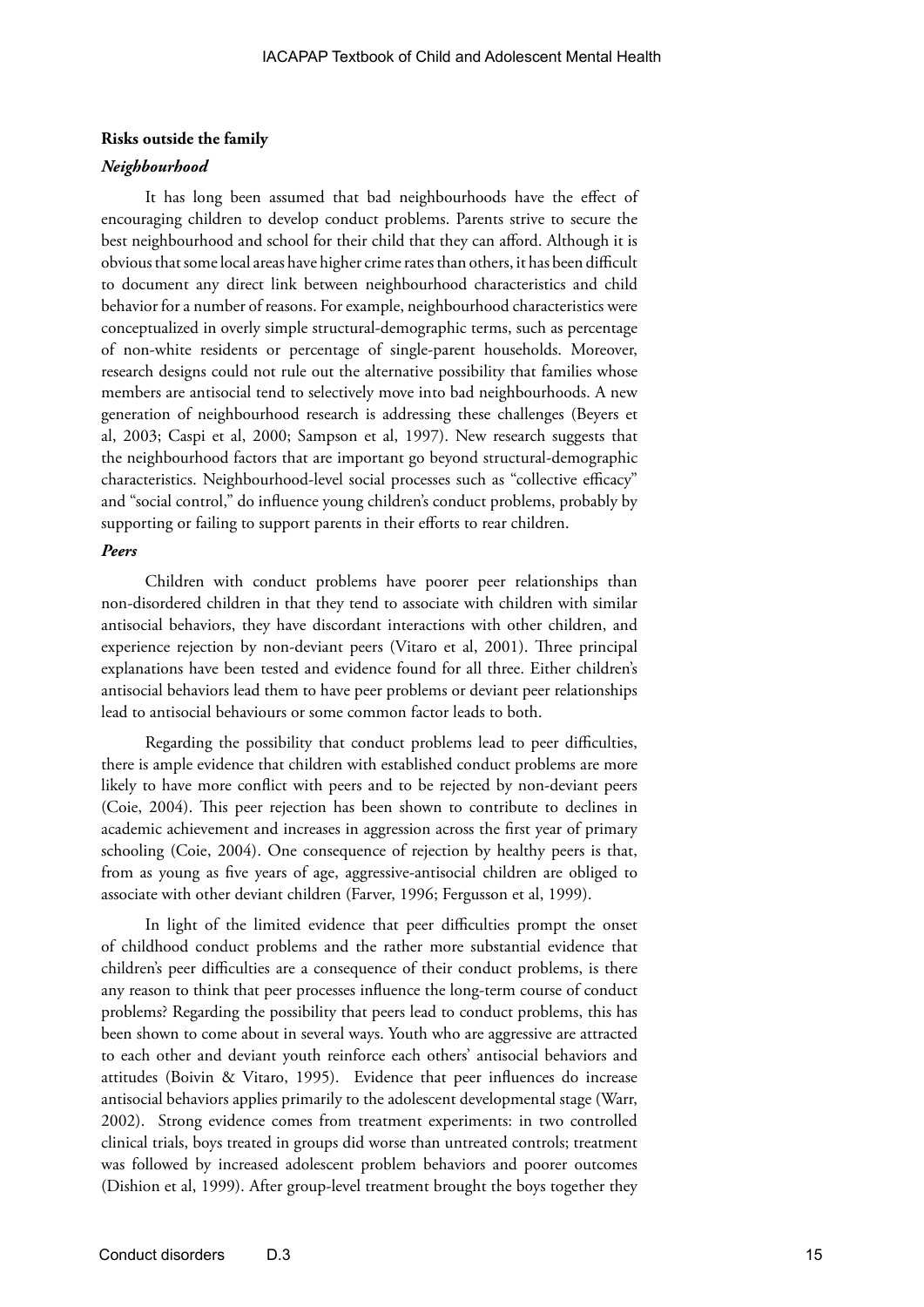mutually reinforced each other's antisocial activities, a finding which argues for individual treatment approaches. A natural-experiment study tracked change in antisocial behavior among boys who joined a gang to reveal that joining a gang increased each adolescent's individual offending over his pre-gang baseline, whereas leaving the gang decreased each individual's personal offending rate (Thornberry et al, 1993). Overall, we must consider the dynamic and reciprocal manner in which children's conduct problems influence who their friends are and in which those friends later promote the young person's conduct problems (Vitaro et al, 2001).

## **From risk predictor to evidence for causation**

Associations have been documented above between conduct problems and a wide range of risk factors. A variable is called a *risk factor* if it has a documented predictive relation with antisocial outcomes, whether or not the association is causal. The causal status of most of these risk factors is unknown; we know what statistically predicts conduct-problem outcomes but not how or why (Kraemer, 2003). Establishing a causal role for a risk factor is by no means straightforward, particularly as it is unethical to experimentally expose healthy children to risk factors to observe whether those factors can generate new conduct problems. There is no one solution to the problem, although the use of genetically sensitive designs and the study of within-individual change in natural experiments and treatment studies have considerable methodological advantages for suggesting causal influences on conduct problems (Moffitt, 2005b; Rutter, 2000; Rutter et al, 2006). This chapter has emphasized risk factors that have research evidence to support a causal role in conduct problems. For example, above we have cited research that supports causation by depressed mothers' poor discipline (Kim-Cohen et al, 2005), child maltreatment (Dodge et al, 1995; Jaffee et al, 2004), family poverty (Costello et al, 2003), familial genetic liability (Moffitt, 2005a), and affiliating with delinquent peers (Dishion et al, 1999; Thornberry et al, 1993). These studies' designs either took advantage of natural experiments or otherwise were able to rule out alternative explanations to causation (Moffitt, 2005b). Other risk factors described here have not been decisively tested for causation yet but they do have evidence that they are robust predictors of conduct problems across many studies carried out in different contexts (e.g., perinatal complications, temperament, verbal and executive deficits, slow heart rate, social cognitions, exposure to parental conflict). Still other risk factors benefit from strong causal theory, warranting inclusion in this chapter, but the evidence base to show reliable association with conduct problems is not yet

| <b>TABLE D.3.1 Factors predicting poor outcome</b> |                                                                                                        |
|----------------------------------------------------|--------------------------------------------------------------------------------------------------------|
| <b>Onset</b>                                       | Early onset of severe problems, before age 8                                                           |
| Phenomenology                                      | Antisocial acts which are severe, frequent, and varied                                                 |
| Comorbidity                                        | Hyperactivity and attention problems                                                                   |
| Intelligence                                       | Lower IQ                                                                                               |
| <b>Family History</b>                              | Parental criminality; parental alcoholism                                                              |
| <b>Parenting</b>                                   | Harsh, inconsistent parenting with high criticism, low warmth, low involvement and low<br>supervision. |
| <b>Wider environment</b>                           | Low income family in poor neighbourhood with ineffective schools.                                      |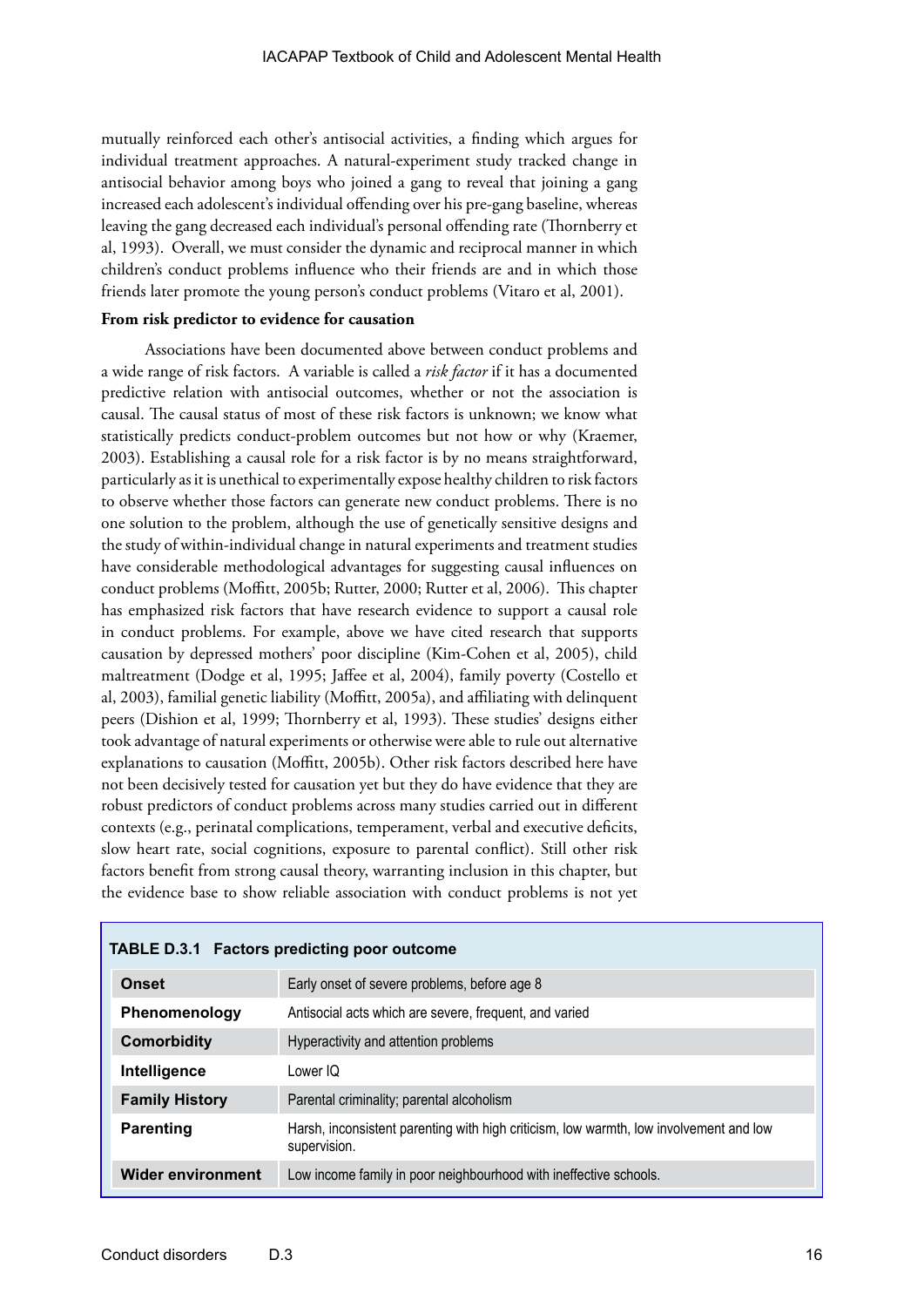strong (e.g., attachment, neurotransmitters, MAOA genotype, smoking during pregnancy, neighbourhood context).

## **COURSE AND PROGNOSIS**

Of those with early onset conduct disorder (before eight years of age) about half persist with serious problems into adulthood. Of those with adolescent onset, the great majority (over 85%) desist in their antisocial behaviour by their early twenties. Factors which predict poor outcome are shown in Table D.3.1.

To detect protective factors, children who do well despite adverse risk factors have been studied. These so-called *resilient* children, however, have been shown to have lower levels of risk factors, for example a boy with antisocial behaviour and low IQ living in a rough neighbourhood but living with supportive, concerned parents. Protective factors are mostly the opposite end of the spectrum of the same risk factor, thus good parenting and high IQ are protective. Nonetheless there are factors which are associated with resilience independent of known adverse influences. These include a good relationship with at least one adult, who does not necessarily have to be the parent; a sense of pride and self-esteem; and skills or competencies.

## **Adult outcome**

Studies of groups of children with early onset conduct disorder indicate a wide range of problems not only confined to antisocial acts, as shown in Table D.3.2.

What is clear is that not only are there substantially increased rates of antisocial acts in adulthood but that the general psychosocial functioning of children with conduct disorder grown up is strikingly poor. For most of the characteristics shown in Table D.3.2, the increase compared to controls is at least double for community cases who were never referred, and three to four times for referred children.

| Table D.3.2<br><b>Adult outcome</b>     |                                                                                                                                                                                                            |
|-----------------------------------------|------------------------------------------------------------------------------------------------------------------------------------------------------------------------------------------------------------|
| <b>Antisocial Behaviour</b>             | More violent and non-violent crimes, e.g. mugging, grievous bodily harm; theft, car crimes,<br>fraud.                                                                                                      |
| <b>Psychiatric problems</b>             | Increased rates of antisocial personality, alcohol and drug abuse, anxiety, depression<br>and somatic complaints, episodes of deliberate self-harm and completed suicide, time in<br>psychiatric hospitals |
| <b>Education and</b><br><b>Training</b> | Poorer examination results, more truancy and early school leaving, fewer vocational<br>qualifications                                                                                                      |
| <b>Work</b>                             | More unemployment, jobs held for shorter time, jobs low status and income, increased<br>claiming of benefits and welfare                                                                                   |
| Social network                          | Few if any significant friends, low involvement with relatives, neighbours, clubs and<br>organisations                                                                                                     |
| <b>Intimate</b><br>relationships        | Increased rate of short lived, violent cohabiting relationships; partners often also antisocial                                                                                                            |
| <b>Children</b>                         | Increased rates of child abuse, conduct problems in offspring, children taken into care                                                                                                                    |
| <b>Health</b>                           | More medical problems, earlier death                                                                                                                                                                       |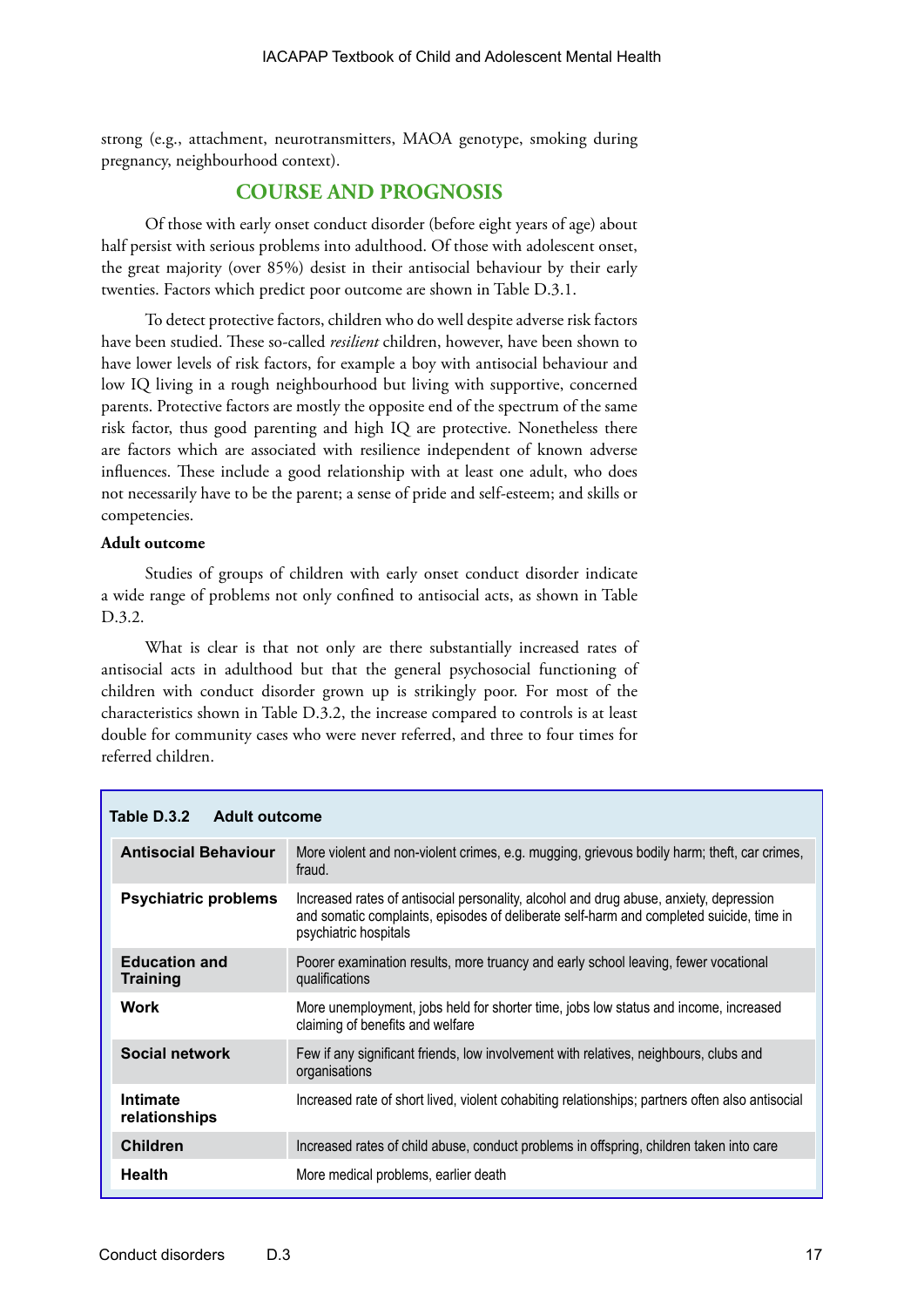#### **Pathways**

The path from childhood conduct disorder to poor adult outcome is neither inevitable nor linear. Different sets of influences impinge on the individual growing up and shape the life course. Many of these can accentuate problems. Thus a toddler with an irritable temperament and short attention span may not learn good social skills if he is raised in a family lacking them and where he can only get his way by behaving antisocially and grasping for what he needs. At school he may fall in with a deviant crowd of peers, where violence and other antisocial acts are talked up and give him a sense of esteem. His generally poor academic ability and difficult behaviour in class may lead him to truant increasingly, which in turn makes him fall further behind. He may then leave school with no qualifications, fail to find a job and resort to drugs. To fund his drug habit he may turn to crime and, once convicted, find it even harder to get a job. From this example, it can be seen that adverse experiences do not only arise passively and independently of the young person's behaviour; rather, the behaviour predisposes them to end up in increasingly risky and damaging environments. Consequently, the number of adverse life events experienced is greatly increased. The path from early hyperactivity into later conduct disorder is also not inevitable. In the presence of a warm supportive family atmosphere it is far less likely than if the parents are highly critical and hostile.

Other influences can however steer the individual away from and antisocial path. For example, the fascinating follow-up of delinquent boys to age 70 by Laub and Sampson showed that the following led to desistence: being separated from a deviant peer group; marrying to a non-deviant partner; moving away from a poor neighbourhood; military service which imparted skills.

## **PRINCIPLES OF TREATMENT**

#### 1. **Engage the family**

Any family coming to a mental health service is likely to have some fears about being judged as bad and possibly mad. Families of conduct problem children are more likely to be disadvantaged and disorganised, to have had arguments with official agencies such as schools and welfare officers and to be suspicious of officialdom. Dropout rates in treatment for conduct problem families are high – often up to 60% (Kazdin, 1996). Practical measures, such as assisting with transportation, providing childcare and holding sessions in the evening or at other times to suit the family are all likely to facilitate retention. Forming a good alliance with the family is especially important, and Prinz and Miller (1994) showed that adding engagement strategies during the assessment, such as showing parents that the therapist clearly understood their viewpoint, led to increased attendance at treatment sessions. Once engaged, the quality of the therapist's alliance with the family affects treatment success, accounting for 15% of the variance in outcome in the meta-analysis by Shirk and Carver (2003).

#### 2. **Select which treatment type to use and who should deliver it**

If possible, interventions need to address each context specifically, rather than assuming that successful treatment in one area will generalise to another. Thus improvements in the home arising from a successful parent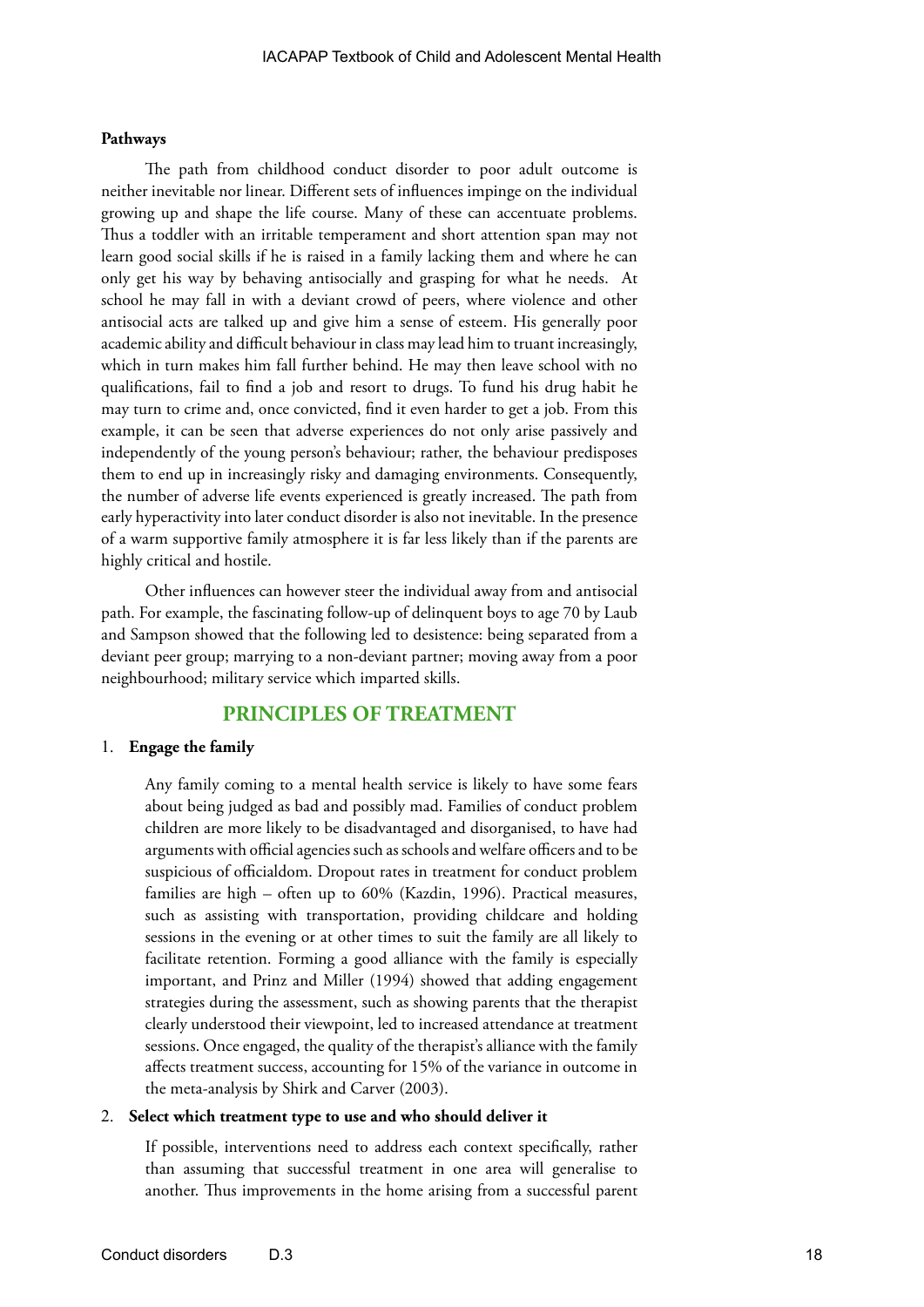training programme will not necessarily lead to less antisocial behaviour at school (Scott, 2008). If classroom behaviour is a problem and a school visit shows that the teacher is not using effective methods, then advice to the teacher and other school staff can be very effective. Where there are pervasive problems including fights with peers, then individual work on anger management and social skills should be added. Medication is controversial and generally best avoided; possible indications are discussed below. Generally speaking, due to the strong evidence for its effectiveness, the first line of treatment should be parent training.

Most countries have insufficient resources to treat all antisocial behaviour in childhood, so a decision will need to be made as to whether other agencies can be involved. Thus a number of voluntary sector bodies now provide parent training and schools may also be able to set up suitable behavioural programmes.

## 3. **Develop strengths**

Identifying the strengths of the young person and the family is crucial. This helps engagement and increases the chances of effective treatment. Encouragement of abilities helps the child spend more time behaving constructively rather than destructively  $-$  e.g., more time spent playing football is less time spent hanging round the streets looking for trouble. Encouragement of prosocial activities – for example to complete a good drawing or to play a musical instrument well – also increases achievements and self-esteem and hope for the future.

## 4. **Treat comorbid conditions**

Child antisocial behaviour often affects others so strongly that comorbid conditions can easily be missed. Yet, comorbidity is the rule rather than the exception in clinical referrals. Common accompaniments are depression and ADHD; a number will have PTSD, for example in the context of violence inflicted on themselves by a father, or witnessing beatings received by their mother from a partner.

## 5. **Promote social and scholastic learning**

Treatment involves more than the reduction of antisocial behaviour – thus stopping tantrums and aggressive outbursts, while helpful, will not lead to good functioning if the child lacks the skills to make friends or to negotiate: positive behaviours need to be taught too. Specific learning disabilities such as reading retardation, which is particularly common in these children, need treatment, as do more general difficulties such as planning homework.

## 6. **Use guidelines**

The American Academy of Child and Adolescent Psychiatry has published sensible practice parameters for the assessment and treatment of conduct disorder (AACAP 1997); the UK National Institute for Health and Clinical Excellence (NICE) has published a "technology appraisal" of the clinical and cost effectiveness of parent-training programmes (2006) and is due to publish in 2013 a guideline on assessment and treatment of conduct disorders.



Click on the picture to access the US Federal Government's site National Youth Violence Prevention Resource Center which has recent research findings and provides online training for prevention.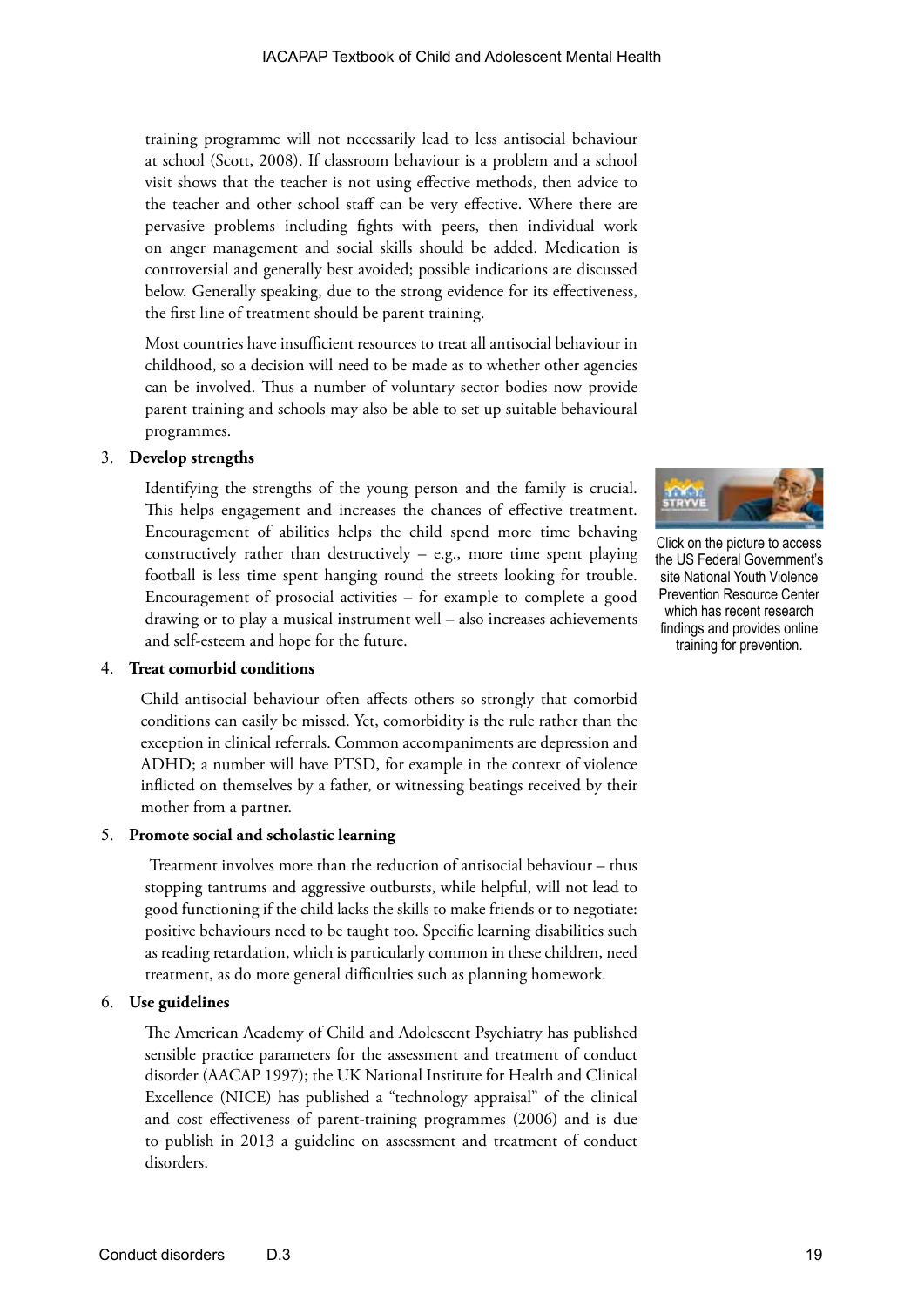## 7. **Treat the child in their natural environment**

Most of the interventions described below are intended for outpatient or community settings. Psychiatric hospitalization is very rarely necessary; there no evidence that inpatient treatment leads to gains that are maintained after the child is returned to their family.

## **Specific interventions**

## *Family based*

The best known in the context of delinquency is Functional Family Therapy (FFT), brought into being in 1969 by James Alexander and colleagues (Alexander et al, 2000). It is designed to be practicable and relatively inexpensive; 8-12 one hour sessions are given in the family home to overcome attendance problems common in this client group. For more intractable cases, 26-30 hours are offered, usually over three months. The target age range is 11-18. There are four phases to treatment. The first two are the *engagement* and *motivation* phases. Here the therapist works hard to enhance the perception that change is possible and to minimise perceptions that might signify insensitivity or inappropriateness (e.g., poor programme image, difficult to access, insensitive referral). The aim is to keep the family in treatment, and then to move on to find what precisely the family wants. Techniques include *reframing*, whereby positive attributes are enhanced (e.g., a youth who offends a lot but doesn't get caught is labeled as bright) and the emotional motivation is brought out (e.g., a mother who continually nags may be labelled as caring, upset and hurt).

Families are encouraged to see themselves as doing the best they can under the circumstances. *Problem-solving* and *behaviour change* are not commenced until motivation is enhanced, negativity decreased, and a positive alliance established. Explicit attempts are made to reduce negative spirals in family interactions by interrupting and diverting the flow of negative, blaming speeches. Reframes do not belittle the impact of the negative behaviour, but each family member should feel at the end of these two initial stages that:

- They are not inherently bad, it is the way they have done things that hasn't worked
- Even though they have made mistakes, the therapist *sided* with them as much as with everybody else
- Even though they experience the problems differently, each family member must contribute to the solution
- Even though they may have a lot to change, the therapist will work hard to protect them and everyone else in the family
- They want to come back to the next session because it finally seems that things might get better.

The third phase of FFT targets *behaviour change*. There are two main elements to this, communication training and parent training. The success of this stage is dependent on the first two having been achieved and is not commenced unless they have been (this differs from some programmes where a predetermined number of sessions is allocated to each topic irrespective of the rate of family progress). This stage is applied flexibly according to family needs. Thus if there are two parents who continually argue and this is impinging on the adolescent, the



Click on the picture to view *Preventing Violence and Related Health-Risking Behaviors in Adolescents,*  a NIH Sate of the Science Consensus Report.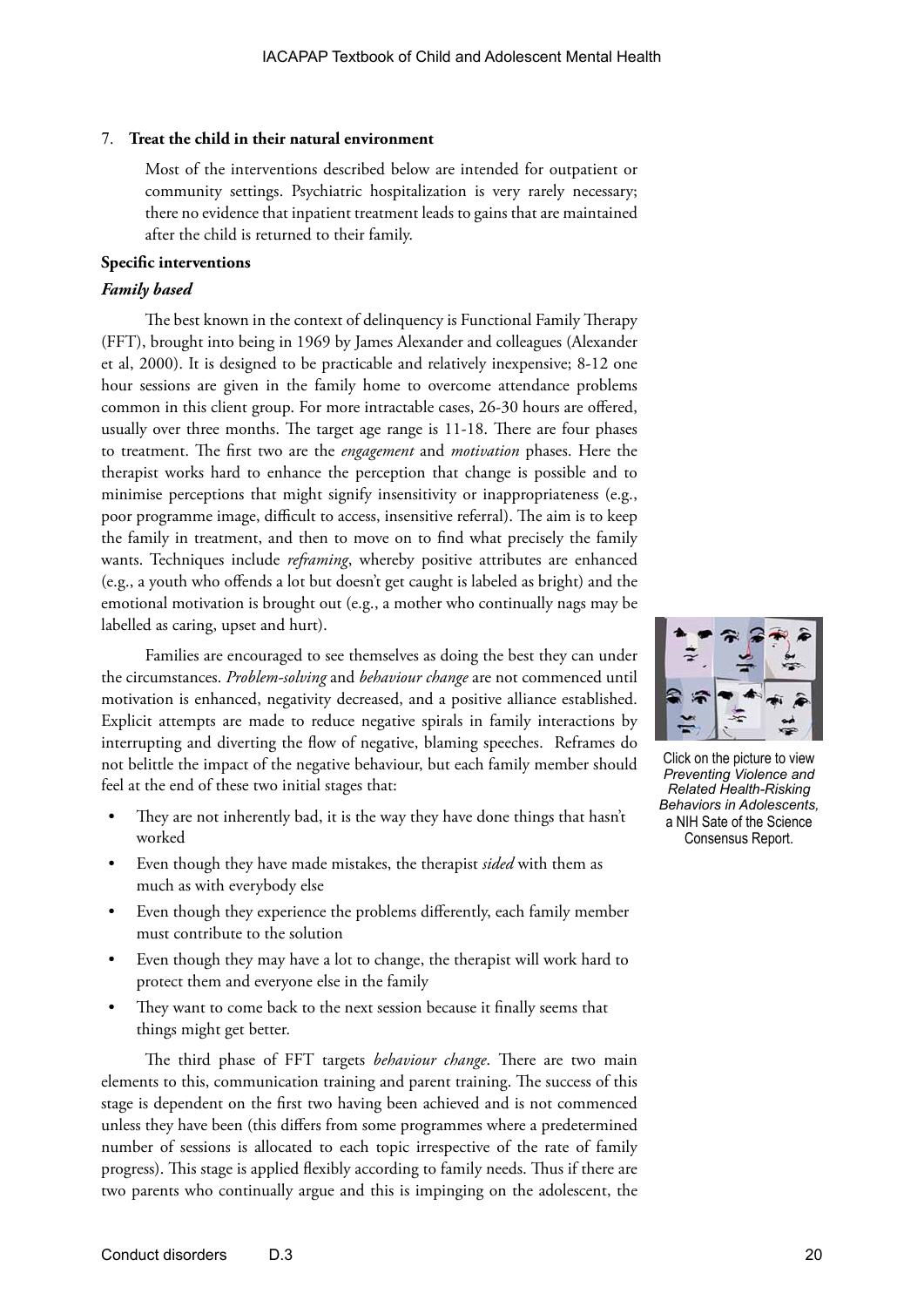"marital subsystem" will be addressed, using standard techniques, These include:

- 1. Using the first person voice rather than the second (instead of "you are a lazy slob", "I find it upsets me when you leave your socks on the floor")
- 2. Being direct (instead of complaining to partner "he never...", say it directly to the youth)
- 3. Brevity instead of long speeches
- 4. Behavioural specificity about what is desired
- 5. Offering alternatives to the young person, and
- 6. Active listening.

Parent training techniques are similar to those found in standard approaches and include praise, rewards (called contracting in  $FFT - e.g.,$  if you come home by 6pm each night, I will take you to the cinema on Saturday), limit setting, consequences and response-cost (e.g., losing TV time for swearing).

The fourth and final phase of FFT is *generalisation*. Here the goal is to get the improvements made in a few specific situations to generalise to other similar family situations, to help the youth and family negotiate positively with community agencies such as school, and help them get the resources they need. Sometimes this latter goal may require the therapist to be a case manager for the family. Therefore, to do this requires that the therapist knows the community agencies and how the system works.

## *Effectiveness*

The effectiveness of FFT is well established, there have been over 10 replication studies (Alexander et al, 2000), of which over half have been independent of the developers, and four are underway in Sweden. The trials published to date all have been positive, with typical recidivism rates being 20% to 30% lower than in controls.

## **Multiple component interventions**

## *Multisystemic Therapy*

The example of Multisystemic Therapy (MST) will be taken as it is one of the best treatments of this kind. MST was developed by Henggeler and colleagues in the US (Huey et al, 2000). There are nine treatment principles:

- 1. An assessment should be made to determine the fit between the problems and the wider environment: difficulties are understood as a reaction to a specific context, not seen as necessarily intrinsic deficits
- 2. Therapeutic contacts emphasize the positive and use systemic strengths as levers for change. Already the assessment will have identified strengths (such as being good at sports, getting on well with grandmother, the presence of prosocial peers in grandmother's neighbourhood). The implementation of this principle means that each contact should acknowledge and work on these.
- 3. Interventions are designed to promote responsible behaviour and decrease irresponsible behaviour.
- 4. Interventions are focused in the present, are action oriented, and have specific, well-defined goals. The approach is what can be done in the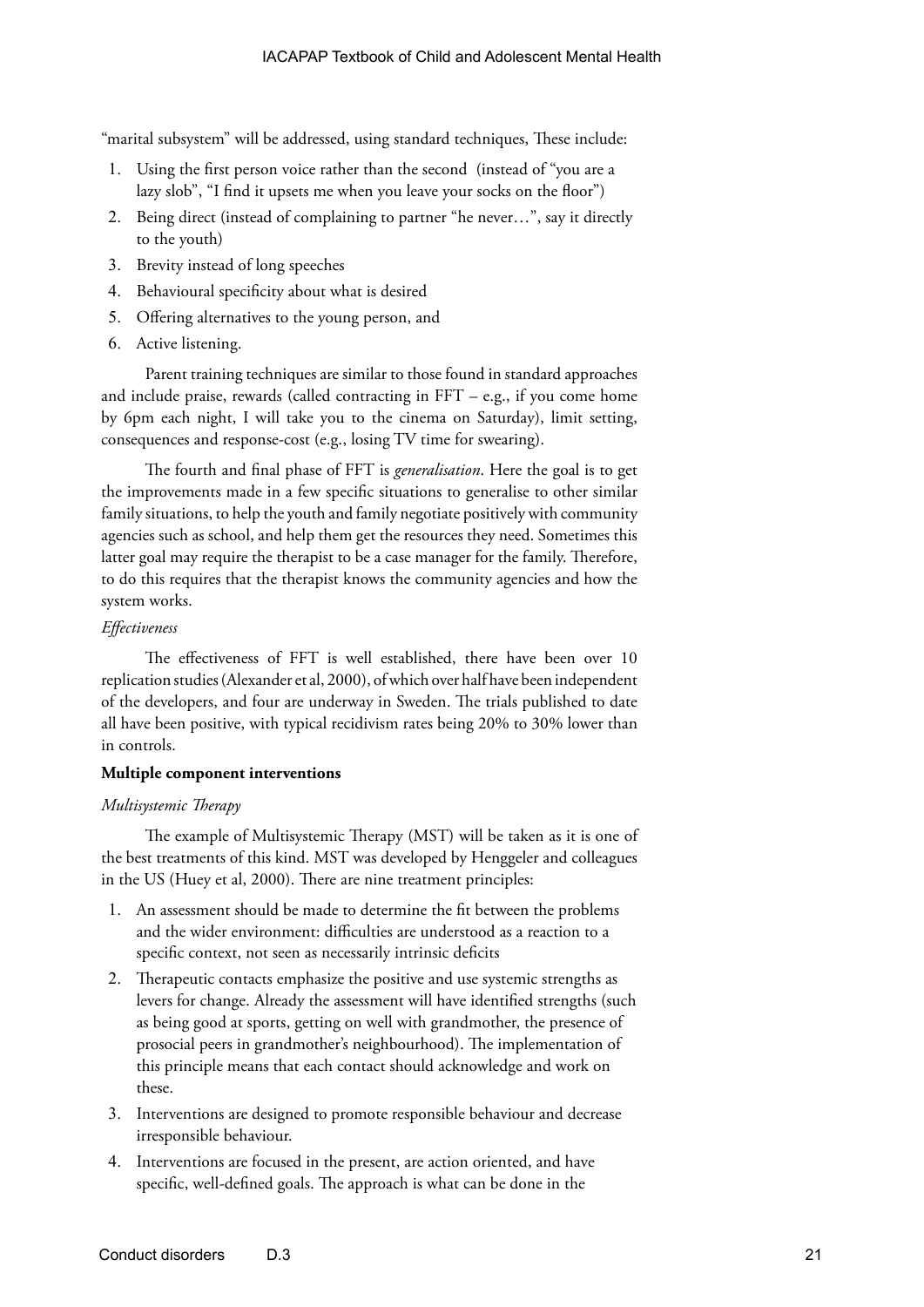here and now, in contrast to some therapies that emphasise the need to understand the family and the youth's past.

- 5. Interventions target sequences of behaviour in multiple systems that maintain problems.
- 6. Interventions are developmentally appropriate. They should fit the life stage and personal level of the family members.
- 7. Interventions require daily or weekly effort by family members. This enables frequent practice of new skills and frequent positive feedback for efforts made. Non-adherence to treatment agreements rapidly becomes apparent.
- 8. The effectiveness of the intervention is evaluated continuously from multiple perspectives with the intervention team assuming responsibility for overcoming barriers to successful outcomes.
- 9. Interventions are designed to promote treatment generalization by empowering parents to address the youth's needs across multiple contexts.

The way the therapy is delivered is closely controlled. Due to the weekly monitoring of progress; if there are barriers to improvement, these should be rapidly addressed and the hypotheses of what is going on in the family and systems around the youth should be revised in the light of progress. Clinicians only take on 4-6 cases since the work is intensive. There is close attention to quality control by weekly supervision along prescribed lines and parents and youths themselves fill in weekly questionnaires on whether they have been receiving therapy as planned. Therapy is given for three months and then stopped.

#### *Effectiveness*

The first raft of outcome studies by the programme developers was positive. Thus the meta-analysis of papers up to and including 2002 by authors that include one of the programme developers, Charles Borduin, found that in 7 outcome studies comparing MST to treatment as usual or an alternative with 708 youths by 35 therapists, the mean overall effective size across several domains was 0.55 (Curtis et al, 2004). Outcome domains ranged from offending (arrests, days in prison, self-reported criminality, self reported drug-use) where the mean effect size (ES) was 0.50, peer relations (ES: 0.11), family relations (self-reported ES: 0.57, observed ES: 0.76), and individual youth and parent psychopathology symptoms (ES: 0.28). However, the three studies using the developers own graduate students as therapists achieved noticeably larger effect sizes (mean 0.81) than when the developers were supervising local community therapists, where the effect size mean was down to 0.26.

Long-term follow-up 14 years later (when participants' mean age was 29 years) by the developers of one of the first trials (with 176 cases allocated to MST or usual individual therapy), gave recidivism rates of 50% vs 81% respectively. However, in the process of evaluation, the next test of any therapy is its effectiveness when carried out by teams who have no financial or employment ties with the developers (although they may pay the developers for materials and supervision) and with an independent evaluation team (Littell, 2005). The only independent evaluation was also the only one to use proper intention to treat analyses (rather than exclude treatment refusers etc.) in a large sample (n=409) in Ontario, Canada. It found that MST resulted in no improvement compared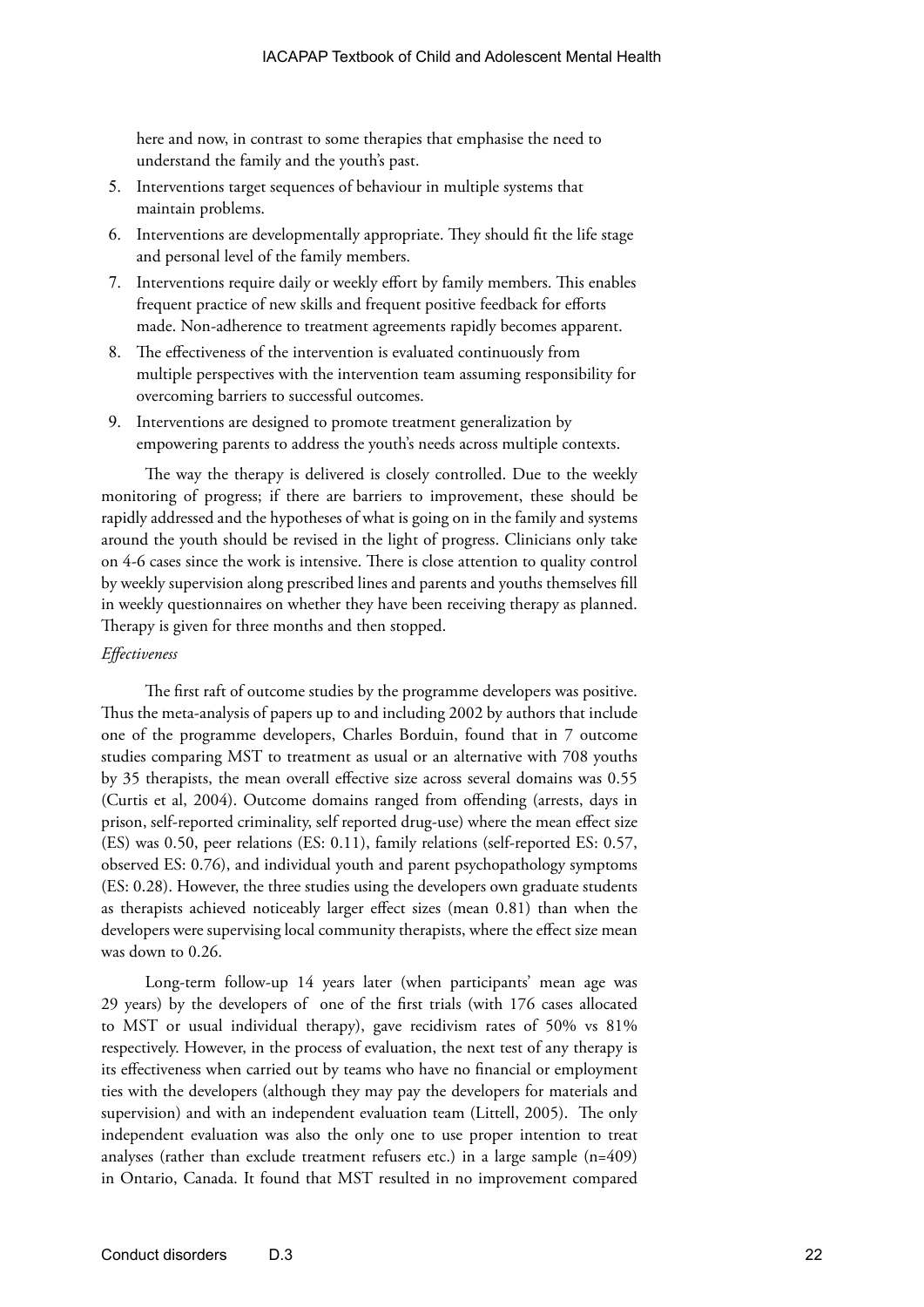

with treatment as usual on any outcome, either immediately or by the three year follow up (Lescheid & Cunningham, 2002). A smaller (n=75) independent study in Norway (Ogden & Hagen, 2006) was more positive, founding ESs of 0.26 for self-reported delinquency, 0.50 for parent-rated, and 0.68 for teacher-rated, though here there was 40% missing data.

#### **Interventions that do not work**

Harsh, military style shock incarceration, so-called "boot camps", are still popular for young offenders in the US and were promoted by the Office of Juvenile Justice and Delinquency Prevention in 1992 when 3 pilot programmes were set up. However, several reviews have concluded they are ineffective (Tyler et al, 2001; Stinchcomb, 2005; Benda, 2005; Cullen et al, 2005). A randomized control trial by the California Youth Authority that included long-term arrest data found no difference between boot camp and standard custody and parole (Bottcher & Ezell, 2005). In contrast, a meta-analysis of 28 studies of wilderness programmes found an overall effect size of 0.18, with recidivism rates of 29% vs 37% for controls (Wilson & Lipsey 2000). Programmes with intense physical activity and a distinct therapeutic component were the most effective. Another approach is to seek to frighten young delinquents with visits to prisons in an attempt to deter them, for example in the "Scared Straight" programme. However, a meta-analysis of nine controlled trials found that the intervention is on average more harmful than doing nothing; it led to worse outcomes in the participants (Petrosino et al, 2003).

## **Medication**

At present, there are no pharmacological interventions approved specifically for conduct disorder. Nonetheless, in the US, medications are used relatively frequently and increasingly in this population (Steiner et al, 2003; Turgay, 2004). Primary care physicians are often placed in the position of managing such medications. Concerns have been raised because primary care clinicians often lack training in developmental psychopathology and adequate time for thorough assessment and monitoring (Vitiello, 2001). In the UK medication would not

At present, there are no pharmacological interventions approved specifically for conduct disorder.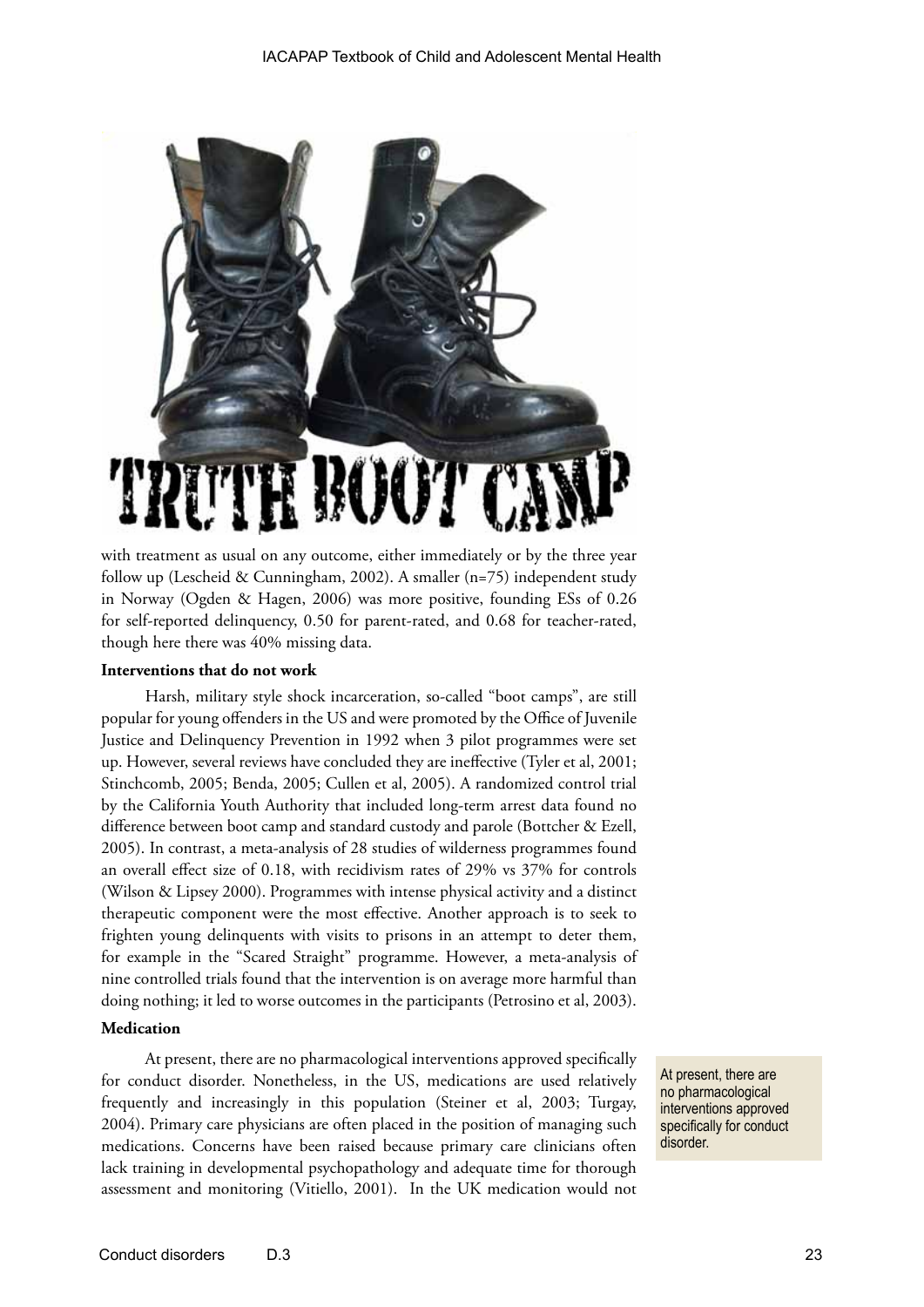generally be supported as good practice because, as discussed below, well-replicated trials of effectiveness are limited, particularly for children without ADHD.

The best-studied pharmacological interventions for youth with conduct problems are psychostimulants (methylphenidate and dexamfetamine), as used with children with co-morbid ADHD and conduct disorder. In these circumstances, there is evidence that reduction in hyperactivity/impulsivity will also result in reduced conduct problems (Connor et al, 2002; Gerardin et al, 2002). There is insufficient reliable evidence to decide whether stimulants reduce aggression in the absence of ADHD; one study by Klein et al (1997) found that improvements in conduct disorder symptoms were independent of ADHD symptom reduction, but this needs replication.

Other pharmacological approaches for antisocial behaviour targeted reactive aggression and over-arousal, primarily in highly aggressive and psychiatrically hospitalised youth. Medications used in these conditions include those purported to target affect dysregulation (e.g., buspirone, clonidine) and mood stabilizers (e.g., lithium, carbamazepine). While Campbell et al found that lithium reduced aggression and hostility in psychiatrically hospitalized youth (Campbell et al, 1995; Malone et al, 2000), others failed to show effectiveness in outpatient samples (e.g., Klein, 1991) and in studies of shorter treatment intervals (i.e., 2-weeks or less) (Rifkin et al, 1997). Carbamazepine failed to outperform placebo in a doubleblind placebo controlled study (Cueva et al, 1996). In children with aggression and hyperactivity, Hazell and Stuart (2003) in a placebo controlled, randomized trial of stimulants plus placebo versus stimulants plus clonidine found the latter was more effective. However, it should be noted that polypharmacy carries the risk of increased side effects (Impicciatore et al, 2001).

In the last few years, the use of antipsychotics such as risperidone, and other drugs such as clonidine in outpatient settings has been increasing. However, there is only modest evidence for their effectiveness in conduct disorder in normal IQ children without ADHD. The review by Pappadopoulos et al (2006) found that ESs were larger where ADHD or intellectual disability were present. Findling et al (2000), in a small (n=10 per group), double blind, placebo-controlled study, found significant short-term reduction in aggression. The Risperidone Disruptive Behaviour Study Group used a placebo-controlled, double blind design to examine the effects of risperidone in 110 children with subaverage IQ and conduct problems. Results suggest that risperidone resulted in significant improvements in behaviour versus placebo (Aman et al, 2002; Snyder et al, 2002) but it remains unclear whether the same findings would apply to children with normal IQ. Newer antipsychotics, while not especially sedating, have substantial side-effects, for example risperidone typically leads to considerable weight gain and the prevalence of long-term movement disorders in the long-term is unknown (Reyes et al, 2006). When antipsychotics might be contemplated? Clinical experience suggests they can lead to dramatic reductions in aggression in some cases, especially where there is poor emotional regulation characterized by prolonged rages. Prescribing antipsychotics for relatively short periods (for example, up to 4 months) in low doses (e.g., no more than 1 mg to 1.5 mg of risperidone per day) can help families cope. During this time it is crucial to introduce more effective psychological management. However, antipsychotics are not recommended in anything other than unusual circumstances.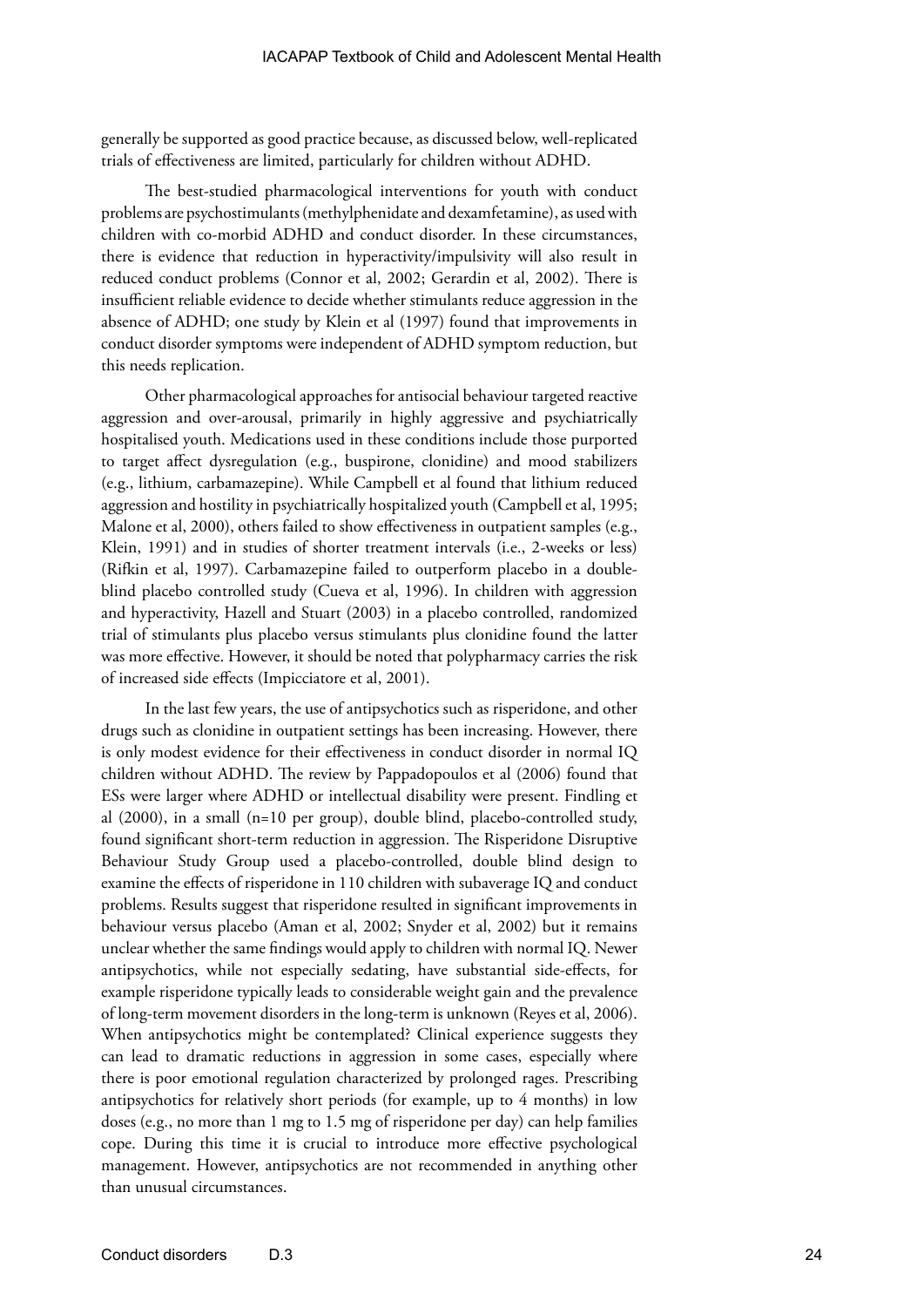## **REFERENCES**

- Alexander J, Pugh C, Parsons B et al (2000). *Blueprints for Violence Prevention: Functional Family Therapy.* University of Colorado: Institute of Behavioral Science.
- Aman MG, De Smedt G, Derivan A et al (2002). Doubleblind, placebo-controlled study of risperidone for the treatment of disruptive behaviors in children with subaverage intelligence. *American Journal of Psychiatry. 159:1337-1346.*
- American Academy of Child and Adolescent Psychiatry (1997). Practice parameters for the assessment and treatment of children and adolescents with conduct disorder*. Journal of the American Academy of Child and Adolescent Psychiatry*, 36:122S-139S.
- Arseneault L, Tremblay RE, Boulerice B et al (2002). Obstetric complications and adolescent violent behaviors: Testing two developmental pathways. *Child Development,* 73:496-508*.*
- Bandura A (1997). *Social Learning Theory.* Englewood Cliffs NJ: Prentice-Hall.
- Benda BB (2005). Introduction: boot camps revisited: issues, problems, prospects. In BB Benda & NJ Pallone (eds), *Rehabilitation Issues, Problems, and Prospects in Boot Camp.* New York, NY: Haworth Press, pp1-25.
- Beyers JM, Bates JE, Pettit GS et al (2003). Neighborhood structure, parenting processes, and the development of youths' externalizing behaviors: A multi-level analysis. *American Journal of Community Psychology,* 31:35-53.
- Bohman M (1996). Predisposition to criminality: Swedish adoption studies in retrospect. In GR Bock, JA Goode (eds), *Genetics of Criminal and Antisocial Behaviour.* Ciba Foundation Symposium no 194. Chichester: Wiley, pp99-114.
- Boivin N, Vitaro F (1995). The impact of peer relationships on aggression in childhood: inhibition through coercion or promotion through peer support. In J McCord (ed), *Coercion and Punishment in Long-term Perspectives.* Cambridge, UK: Cambridge University Press, pp183-197.
- Bottcher, J. & Ezell, M. E. (2005). Examining the Effectiveness of Boot Camps: A Randomized Experiment with a Long-Term Follow Up. *Journal of Research in Crime and Delinquency, 42,* 309-332.
- Brennan PA, Grekin ER, Mednick SA (2003). Prenatal and perinatal influences on conduct disorder and serious delinquency. In B Lahey, TE Moffitt, A Caspi (eds), *Causes of Conduct Disorder and Delinquency*. New York, NY: Guilford Press, pp319-344.
- Cadoret RJ, Yates WR, Troughton E et al (1995). Geneticenvironmental interaction in the genesis of aggressivity and conduct disorders. *Archives of General Psychiatry*, 52:916-924.
- Campbell M, Adams PB, Small AM et al (1995). Lithium in hospitalized aggressive children with conduct disorder: a double-blind and placebo-controlled study. *Journal of the American Academy of Child & Adolescent Psychiatry, 34:445-453.*
- Campbell SB, Pierce EW, Moore G et al (1996) Boys' externalising problems at elementary school age: pathways from early behaviour problems, maternal control, and family stress. *Development and Psychopathology,* 8:701-719.
- Caspi A, McClay J, Moffitt T et al (2002). Evidence that the cycle of violence in maltreated children depends on genotype*. Science,* 297:851-854.
- Caspi A, Moffitt TE, Newman DL et al (1996). Behavioural observations at age 3 predict adult psychiatric disorders: Longitudinal evidence from a birth cohort. *Archives of General Psychiatry*, 53:1033-1039.
- Caspi A, Taylor A, Moffitt T et al (2000). Neighborhood deprivation affects children's mental health: Environmental risks identified using a genetic design. *Psychological Science,* 11:338-342.
- Coie JD (2004). The impact of negative social experiences on the development of antisocial behaviour. In JB Kupersmidt, KA Dodge (eds). *Children's Peer Relations: From Development to Intervention.* Washington, DC: American Psychological Association, pp243-267.
- Conger RD, Ge X, Elder GH et al (1994). Economic stress, coercive family process and developmental problems of adolescents. *Child Development,* 65:541-561.
- Connor DF, Glatt SJ, Lopez ID et al (2002). Psychopharmacology and aggression. I: A metaanalysis of stimulant effects on overt/covert aggressionrelated behaviors in ADHD. *Journal of the American Academy of Child & Adolescent Psychiatry, 41:253-261.*
- Costello EJ, Compton SN, Keeler G et al (2003). Relationships between poverty and psychopathology: A natural experiment. *Journal of the American Medical Association,* 290:2023-2029.
- Cueva JE, Overall JE, Small AM et al (1996). Carbamazepine in aggressive children with conduct disorder: A doubleblind and placebo-controlled study. *Journal of the American Academy of Child & Adolescent Psychiatry, 35:480-490.*
- Cullen FT, Blevins KR, Trager JS et al (2005). The rise and fall of boot camps: a case study in common-sense corrections. *Journal of Offender Rehabilitation,* 40:53- 70.
- Cummings EM, Davies P (2002). Effects of marital conflict on children: recent advances and emerging themes in process-oriented research. *Journal of Child Psychology & Psychiatry,* 43:31-64.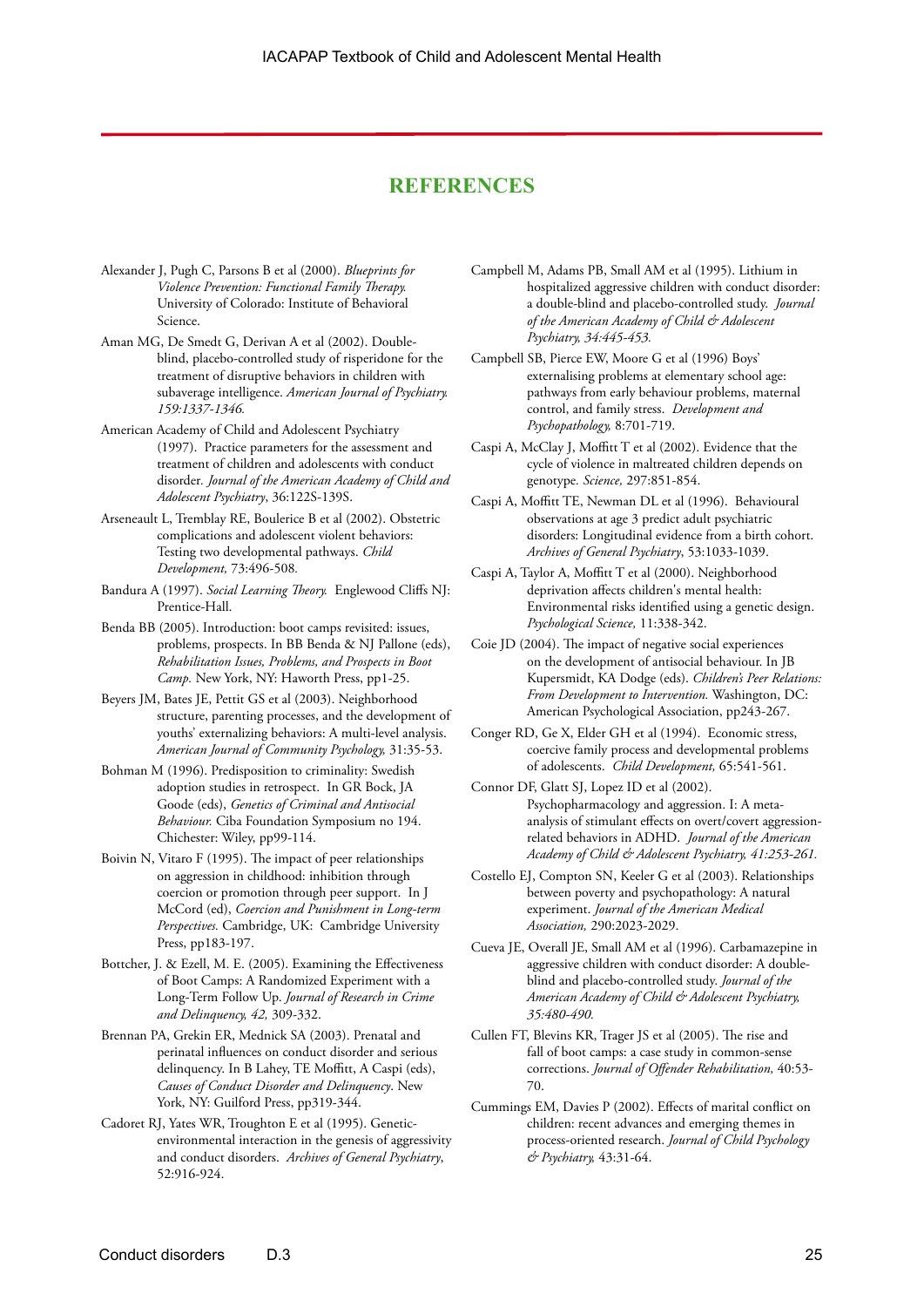- Curtis NM, Ronan KR, Borduin CM (2004). Multisystemic treatment: a meta-analysis of outcome studies. *Journal of Family Psychology*, 18:411-419.
- Davies PT, Cummings EM (1994). Marital conflict and child adjustment: an emotional security hypothesis. *Psychological Bulletin,* 116:387-411.
- Deater-Deckard K, Dodge KA, Bates JE et al (1996). Physical discipline among African American and European American mothers: links to children's externalising behaviours. *Developmental Psychology*, 32:1065-1072.
- Dishion TJ, McCord J, Poulin F (1999). When interventions harm. Peer groups and problem behaviour. *American Psychologist*, 54:755-764.
- Dodge KA (1993). Social-cognitive mechanisms in the development of conduct disorder and depression. In LW Porter, MR Rosenweig (eds), *Annual Review of Psychology,* 44:559-584.
- Dodge KA, Pettit GS, Bates JE et al (1995). Social information – processing patterns partially mediate the effect of early physical abuse on later conduct problems. *Journal of abnormal psychology,* 104:632-643.
- Farrington DP, Gallagher B, Morley L et al (1988). Are there any successful men from criminogenic backgrounds? *Psychiatry*, 51:116-130.
- Farrington DP, Hawkins JD (1991). Predicting participation, early onset, and later persistence and official recorded offending. *Criminal Behaviour and Mental Health,*  1:1-33.
- Farver JAM (1996). Aggressive behaviour in pre-schoolers' social networks: do birds of a feather flock together? *Early Childhood Research Quarterly,* 11:333-350.
- Fergusson DM (1999). Prenatal smoking and antisocial behaviour: commentary. *Archives of General Psychiatry,*  56:223-224.
- Fergusson DM, Horwood LJ, Lynskey MT (1996). Childhood sexual abuse and psychiatric disorder in young adulthood: II psychiatric outcomes of childhood sexual abuse. *Journal of the American Academy of Child and Adolescent Psychiatry*, 35:1365-1374.
- Fergusson DM, Woodward LJ, Horwood LJ (1999). Childhood peer relationship problems and young people's involvement with deviant peers in adolescence. *Journal of Abnormal Child Psychology,* 27:357-370.
- Futh A, O'Connor TG, Matias C et al (2008). Attachment narratives and behavioural and emotional symptoms in an ethnically diverse, at-risk sample. *Journal of the American Academy of Child & Adolescent Psychiatry*, 47:709-718.
- Gardner FEM (1989). Inconsistent parenting: is there evidence for a link with children's conduct problems? *Journal of Abnormal Child Psychology,* 17:223-233.
- Gerardin P, Cohen D, Mazet P et al (2002). Drug treatment of conduct disorder in young people. *European Neuropsychopharmacology,* 12:361-370.
- Glueck S, Glueck E (1950). *Unraveling Juvenile Delinquency*, New York, NY: The Commonwealth Fund, p133.
- Hazell PL, Stuart JE (2003). A randomized controlled trial of clonidine added to psychostimulant medication for hyperactive and aggressive children. *Journal of the American Academy of Child & Adolescent Psychiatry,*  42:886-894.
- Hill J (2002). Biological, psychological and social processes in the conduct disorders. *Journal of Child Psychology and Psychiatry,* 43:133-164.
- Hobson C, Scott S, Rubia K (2011). Cool and hot executive function deficits are associated with ODD/CD symptoms independently of ADHD in adolescents with early onset conduct problems. *Journal of Child Psychology and Psychiatry,* 52:1035-1043.
- Huey SJ, Henggeler SW, Brondino MJ et al (2000). Mechanisms of change in multisystemic therapy: Reducing delinquent behavior through therapist adherence and improved family and peer functioning. *Journal of Consulting and Clinical Psychology*, 68:451-467.
- Hughes C, Dunn J, White A (1998). Trick or treat? Patterns of cognitive performance and executive dysfunction among hard to manage preschoolers. *Journal of Child Psychology and Psychiatry*, 39:981-994.
- Impicciatore P, Choonara I, Clarkson A et al (2001). Incidence of adverse drug reactions in paediatric in/out-patients: a systematic review and meta-analysis of prospective studies. *British Journal of Clinical Pharmacology,*  52:77-83.
- Ishikawa SS, Raine A (2003). Prefrontal deficits and antisocial behaviour: A causal model. In B Lahey, TE Moffitt, A Caspi (eds), *Causes of Conduct Disorder and Delinquency*. New York, NY: Guilford Press, pp277- 304.
- Jaffee SR, Caspi A, Moffitt TE et al (2004). The limits of child effects: Evidence for genetically mediated child effects on corporal punishment, but not on physical maltreatment. *Developmental Psychology,* 40:1047- 1058.
- Jaffee SR, Caspi A, Moffitt TE et al (2005). Nature x nurture: Genetic vulnerabilities interact with physical maltreatment to promote conduct problems. *Development and Psychopathology,* 17:67-84.
- Jaffee SR, Moffitt TE, Caspi A et al (2003). Life with (or without) father: The benefits of living with two biological parents depend on the father's antisocial behavior. *Child Development,* 74:109-126.
- Kazdin AE (1996). Dropping out of child therapy: Issues for research and implications for practice. *Clinical Child Psychology and Psychiatry,* 1:133-156.
- Keenan K, Shaw DS (2003). Starting at the beginning: Exploring the etiology of antisocial behaviour in the first years of life. In B Lahey, TE Moffitt, A Caspi (eds), *Causes of Conduct Disorder and Delinquency*. New York, NY: Guilford Press, pp153-181.
- Kim-Cohen J, Caspi A, Taylor A et al (2006). MAOA, early adversity, and gene-environment interaction predicting children's mental health: New evidence and a metaanalysis. *Molecular Psychiatry,* 11:903-913.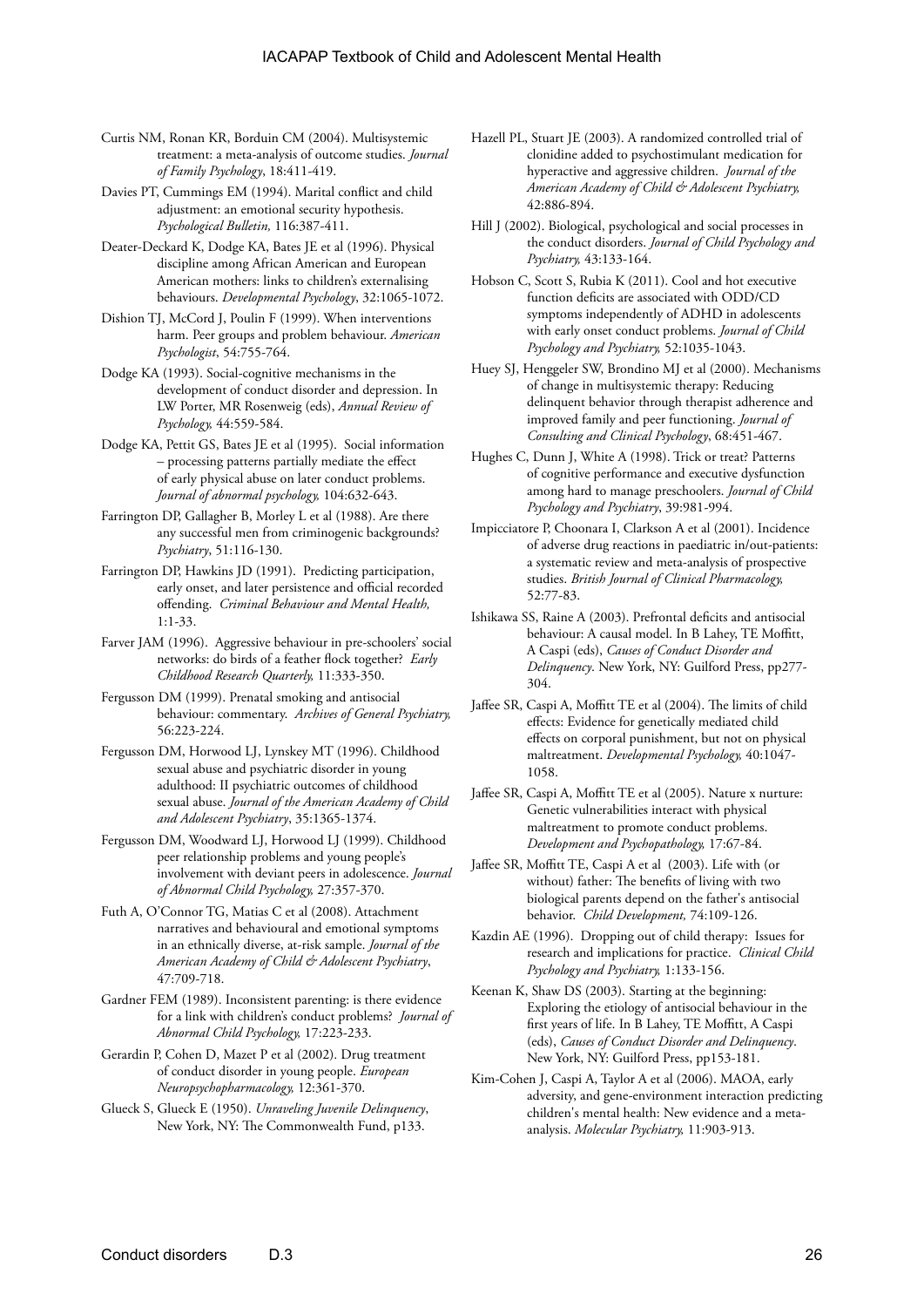- Kim-Cohen J, Moffitt TE, Taylor A et al (2005). Maternal depression and child antisocial behavior: Nature and nurture effects. *Archives of General Psychiatry,* 62:173- 181.
- Klein R (1991). *Preliminary Results: Lithium Effects in Conduct Disorders*. In CME Syllabus and Proceedings Summary, 144th Annual Meeting of the American Psychiatric Association, New Orleans, 119-120.
- Klein RG, Abikoff H, Klass E et al (1997). Clinical efficacy of methylphenidate in conduct disorder with and without attention deficit hyperactivity disorder. *Archives of General Psychiatry,* 54:1073-1080.
- Kraemer HC (2003). Current concepts of risk in psychiatric disorders. *Current Opinion in Psychiatry,* 16:421-430.
- Lahey BB, Loeber R, Hart EL et al (1995). Four-year longitudinal study of conduct disorder in boys: patterns and predictors of persistence. *Journal of Abnormal Psychology,* 104:83-93.
- [Leschied AW, Cunningham A \(2002\).](http://www.lfcc.on.ca/seeking.html) *Seeking Effective [Interventions for Serious Young Offenders: Interim Results](http://www.lfcc.on.ca/seeking.html)  [of a Four-Year Randomized Study of Multisystemic](http://www.lfcc.on.ca/seeking.html)  [Therapy in Ontario, Canada](http://www.lfcc.on.ca/seeking.html)*. London, Ontario: Centre [for Children and Families in the Justice System.](http://www.lfcc.on.ca/seeking.html)
- Littell JH (2005). Lessons from a systematic review of effects of multisystemic therapy. *Children and Youth Services Review*, 27:445-463.
- Luria AR (1961). *The Role of Speech and the Regulation of Normal and Abnormal Behaviour.* New York: Basic Books.
- Lynam DR, Henry W (2001). The role of neuropsychological deficits in conduct disorders. In J Hill, B Maughan (eds). *Conduct Disorders in Childhood and Adolescence.*  Cambridge, UK: Cambridge University Press.
- Lynam DR, Moffitt T, Stouthamer-Loeber M (1993). Explaining the relationship between IQ and delinquency: class, race, test motivation, school failure or self-control? *Journal of Abnormal Psychology*, 102:187-196.
- Main M, Solomon J (1986) Discovery of a new, insecuredisorganised/disoriented attachment pattern. In TB Brazelton, MW Yogman (eds), *Affective Development in Infancy,* Norwood, NJ: Ablex, pp95-124.
- Malone RP, Delaney MA, Luebbert JF et al (2000). A double-blind placebo-controlled study of lithium in hospitalized aggressive children and adolescents with conduct disorder. *Archives of General Psychiatry,*  57:649-54.
- Maughan B (2001). Conduct disorder in context. In J Hill, B Maughan (eds) *Conduct Disorders in Childhood and Adolescence,* Cambridge, UK: Cambridge University Press, pp169-201.
- McGee TR, Farrington DP (2010). Are there any true adult onset offenders? *British Journal of Criminology*, 50:530-549.
- Moffitt TE (1993a). "Life-course-persistent" and "adolescencelimited" antisocial behavior: A developmental taxonomy. *Psychological Review,* 100:674-701.
- Moffitt TE (1993b). The neuropsychology of conduct disorder. *Development and Psychopathology*, 5:135-51.
- Moffitt TE (2005a). Genetic and environmental influences on antisocial behaviors: Evidence from behavioral-genetic research. *Advances in Genetics,* 55:41-104.
- Moffitt TE (2005b). The new look of behavioral genetics in developmental psychopathology: Gene – environment interplay in antisocial behavior. *Psychological Bulletin*, 131:533-554.

Moffitt TE, Caspi A (1998). Annotation: implications of violence between intimate partners for child psychologists and psychiatrists. *Journal of Child Psychology and Psychiatry*, 39:137-144.

- Moffitt T E, Caspi A, Harrington H et al (2002) Males on the life-course persistent and adolescence-limited antisocial pathways: follow-up at age 26. *Development and Psychopathology*, 14:179-206.
- Moffitt TE, Caspi A, Rutter M et al (2001). *Conduct Disorder, Delinquency and Violence in the Dunedin Longitudinal Study.* Cambridge, UK: Cambridge University Press.
- Moffitt TE, Caspi A, Rutter M et al (2001) *Sex differences in Antisocial Behaviour*. Cambridge, UK: Cambridge University Press.
- Moffitt TE (2006). Life-course-persistent versus adolescencelimited antisocial behaviour. In D Cicchetti, DJ Cohen (eds), *Developmental Psychopathology, Vol 3: Risk, Disorder and Adaptation* (2nd ed), Hoboken, NJ: John Wiley, pp570-598.
- Murray J, Farrington DP (2010). Risk factors for conduct disorder and delinquency: Key findings from longitudinal studies. *Canadian Journal of Psychiatry,* 55:633-642.
- Nelson RJ (2006). *Biology of Aggression.* Oxford, UK: Oxford University Press.
- [National Institute for Health and Clinical Excellence \(NICE\)](http://www.nice.org.uk/nicemedia/pdf/Parent_training_FAD.pdf)  [\(2006\). Conduct Disorder in Children - Parent-](http://www.nice.org.uk/nicemedia/pdf/Parent_training_FAD.pdf)[Training/Education Programmes \(TA102\)](http://www.nice.org.uk/nicemedia/pdf/Parent_training_FAD.pdf)
- Nigg JT (2006). Temperament and developmental psychopathology. *Journal of Child Psychology and Psychiatry,* 47:395-422.
- Nigg JT, Huang-Pollock C (2003). An earlyonset model of the role of executive functions and intelligence in conduct disorder/delinquency. In B Lahey, TE Moffitt, ACaspi (eds), *Causes of Conduct Disorder and Delinquency*. New York, NY: Guilford Press, pp227-253.
- Ogden T, Hagen KA (2006). Multisytemic treatment of serious behaviour problems in youth: sustainability of effectiveness two years after intake. *Child and Adolescent Mental Health,* 11:142-149
- Osofsky JD (1995). The effects of exposure to violence on young children. *American Psychologist,* 50:782-788.
- Pappadopulos E, Woolston S, Chait A et al (2006). Pharmacotherapy of aggression in children and adolescents: Efficacy and effect size. *Journal of the Canadian Academy of Child and Adolescent Psychiatry,*  15:27-39.
- Patterson GR, Yoerger K (1993). Developmental models for delinquent behaviour. In S Hodgins (ed), *Mental Disorder and Crime,* Newbury Park: Sage, pp140-172.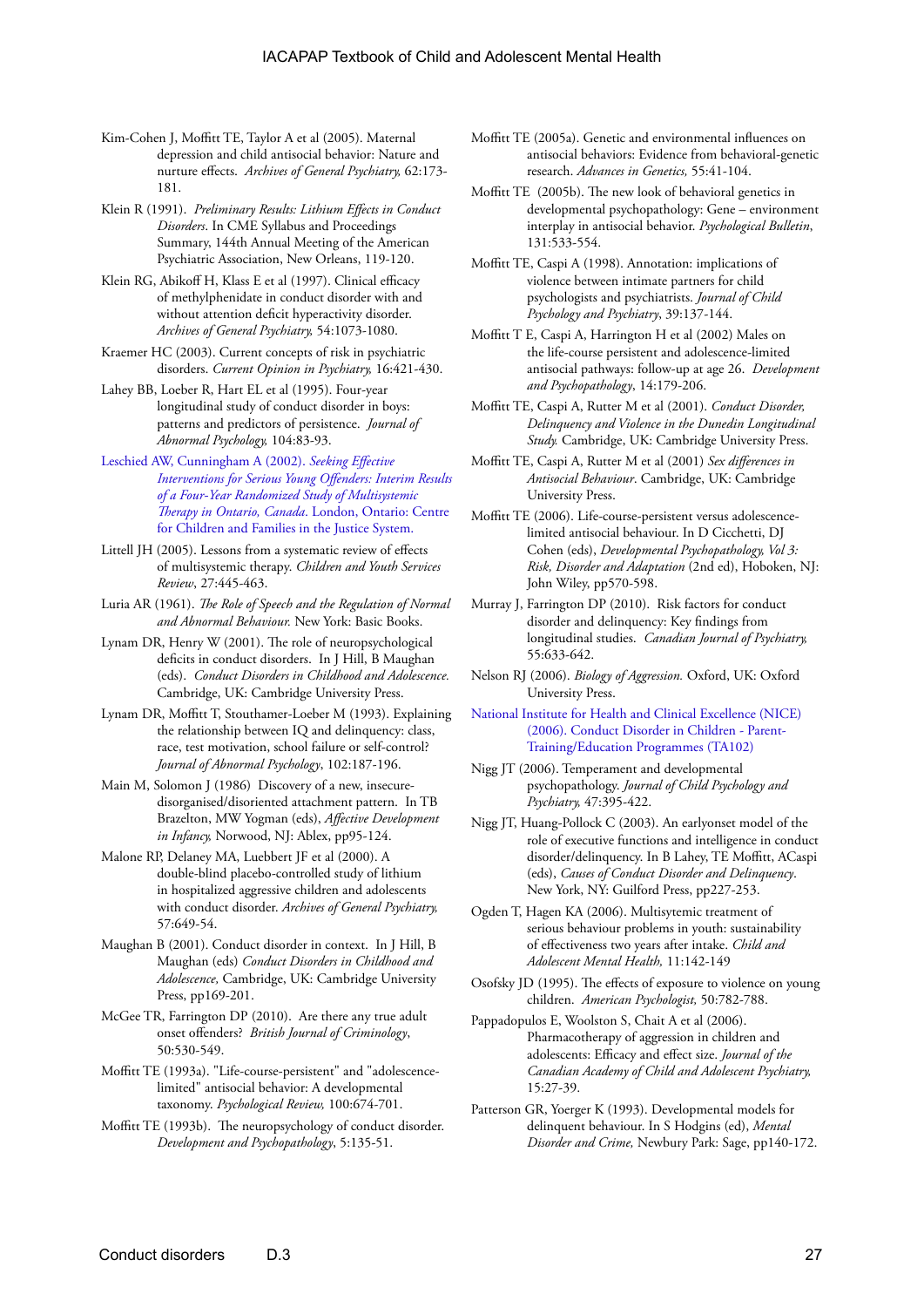- Pennington BF, Ozonoff S (1996). Executive functions and developmental psychopathology. *Journal of Child Psychology and Psychiatry,* 37:51-88.
- Petrosino A, Turpin-Petrosino C, Buehler J (2003). Scared Straight and other juvenile awareness programs for preventing juvenile delinquency: A systematic review of the randomized experimental evidence. *Annals of the American Academy of Political and Social Science,*  589:41-62.
- Pine DS, Coplan JD, Wasserman GA et al (1997). Neuroendocrine response to fenfluramine challenge in boys. *Archives of General Psychiatry,* 54:839-846.
- Prinz RJ, Miller GE (1994). Family-Based treatment for childhood antisocial behavior: Experimental influences on dropout and engagement. Journal of Consulting and Clinical Psychology, 62:645-650.
- Raine A, Brennan P, Mednick SA (1997). Interaction between birth complications and early maternal rejection in predisposing individuals to adult violence: specificity to serious, early onset violence. *American Journal of Psychiatry,* 154:1265-1271.
- Reyes MB (2006). A randomized, double-blind, placebocontrolled study of risperidone maintenance treatment in children and adolescents with disruptive behavior disorders. *American Journal of Psychiatry,* 163:402-410.
- Rhee SH, Waldman ID (2002). Genetic and environmental influences on antisocial behavior: A meta-analysis of twin and adoption studies. *Psychological Bulletin*, 128:490-529*.*
- Rifkin A, Karajgi B, Dicker R et al (1997). Lithium treatment of conduct disorders in adolescents. *American Journal of Psychiatry,* 154:554-555.
- Robins LN (1966). *Deviant Children Grown-Up: A Sociological and Psychiatric Study of Sociopathic Personalities,* Baltimore: Williams and Wilkins.
- Rutter M (2000). Psychosocial influences: critiques, findings and research tools. *Development and Psychopathology,*  12:375-406.
- Rutter M, Giller H, Hagell A (1998*). Antisocial Behavior by Young People.* Cambridge University Press, Cambridge.
- Rutter M, Moffitt TE, Caspi A (2006). Gene-environment interplay and psychopathology: Multiple varieties but real effects. *Journal of Child Psychiatry and Psychology,*  47:226-261.
- Salekin RT, Lynam DR (eds) (2010). *Handbook of Child and Adolescent Psychiatry.* Guilford Press, New York.
- Sampson R J, Laub JH (1984). Urban poverty and the family context of delinquency: a new look at structure and process in a classic study. *Child Development,* 65:523- 540.
- Sampson RJ, Raudenbush SW, Earls F (1997). Neighbourhoods and violent crime: A multi-level study of collective efficacy. *Science,* 277:918-924.
- Scott S (2008). Parent training programs. In M Rutter, D Bishop, D Pine et al (eds), *Child and Adolescent Psychiatry* (5th edition), Oxford, UK: Blackwell.
- Scott S, Briskman J, Woolgar M et al (2011) Attachment in adolescence: overlap with parenting and unique prediction of behavioural adjustment. *Journal of Child Psychology and Psychiatry* 52:1052-1062.
- Séguin JR, Boulerice B, Harden PW et al (1999). Executive functions and physical aggression after controlling for Attention Deficit Hyperactivity Disorder, general memory, and IQ. *Journal of Child Psychology and Psychiatry,* 40:1197-1208.
- Shirk SR, Karver M (2003). Prediction of treatment outcome from relationship variables in child and adolescent therapy: a meta-analytic review. *Journal of Consulting & Clinical Psychology*, 71:452-464.
- Snyder J, Patterson GR (1995). Individual differences in social aggression: a test of a reinforcement model of socialisation in the natural environment. *Behaviour Therapy,* 26:371-391.
- Snyder R, Turgay A, Aman M et al (2002). Effects of risperidone on conduct and disruptive behavior disorders in children with subaverage IQs. *Journal of the American Academy of Child & Adolescent Psychiatry,* 41:1026- 1036.
- Speltz ML, McClellan J, DeKlyen M et al (1999). Pre-school boys with oppositional defiant disorder: Clinical presentation and diagnostic change. *Journal of the American Academy of Child & Adolescent Psychiatry,*  38:838-845.
- Speltz ML, DeKlyen M, Calderon R et al (1999). Neuropsychological characteristics and test behaviours of boys with early onset conduct problems. *Journal of Abnormal Psychology*, 108:315-325.
- Stallings MC, Corley RP, Dennehey B et al (2005). A genomewide search for quantitative trait loci that influence antisocial drug dependence in adolescence. *Archives of General Psychiatry,* 62:1042-1051.
- Steiner H, Saxena K, Chang K (2003). Psychopharmacologic strategies for the treatment of aggression in juveniles. *CNS Spectrums, 8:298-308.*
- Stinchcomb JB (2005). From optimistic policies to pessimistic outcomes: why won't boot camps either succeed pragmatically or succumb politically? In BB Benda, N J Pallone (eds), *Rehabilitation Issues, Problems and Prospects in Boot Camp,* New York, NY: Haworth Press, pp27-52.
- Thomas A, Chess S, Birch HG (1968). *Temperament and Behaviour Disorders in Children.* New York: New York University Press.
- Thornberry TP, Krohn MD, Lizotte AJ et al (1993). The role of juvenile gangs in facilitating delinquent behavior. *Journal of Research in Crime and Delinquency,* 30:55- 87.
- Tibbetts S, Piquero A (1999). The influence of gender, low birth weight and disadvantaged environment on predicting early onset of offending: A test of Moffitt's interactional hypothesis. *Criminology*, 37:843-878.
- Tremblay RE (2003). Why socialization fails. In B Lahey, TE Moffitt, ACaspi (eds), *Causes of Conduct Disorder and Delinquency, New York,* NY: Guilford Press, pp182- 226.